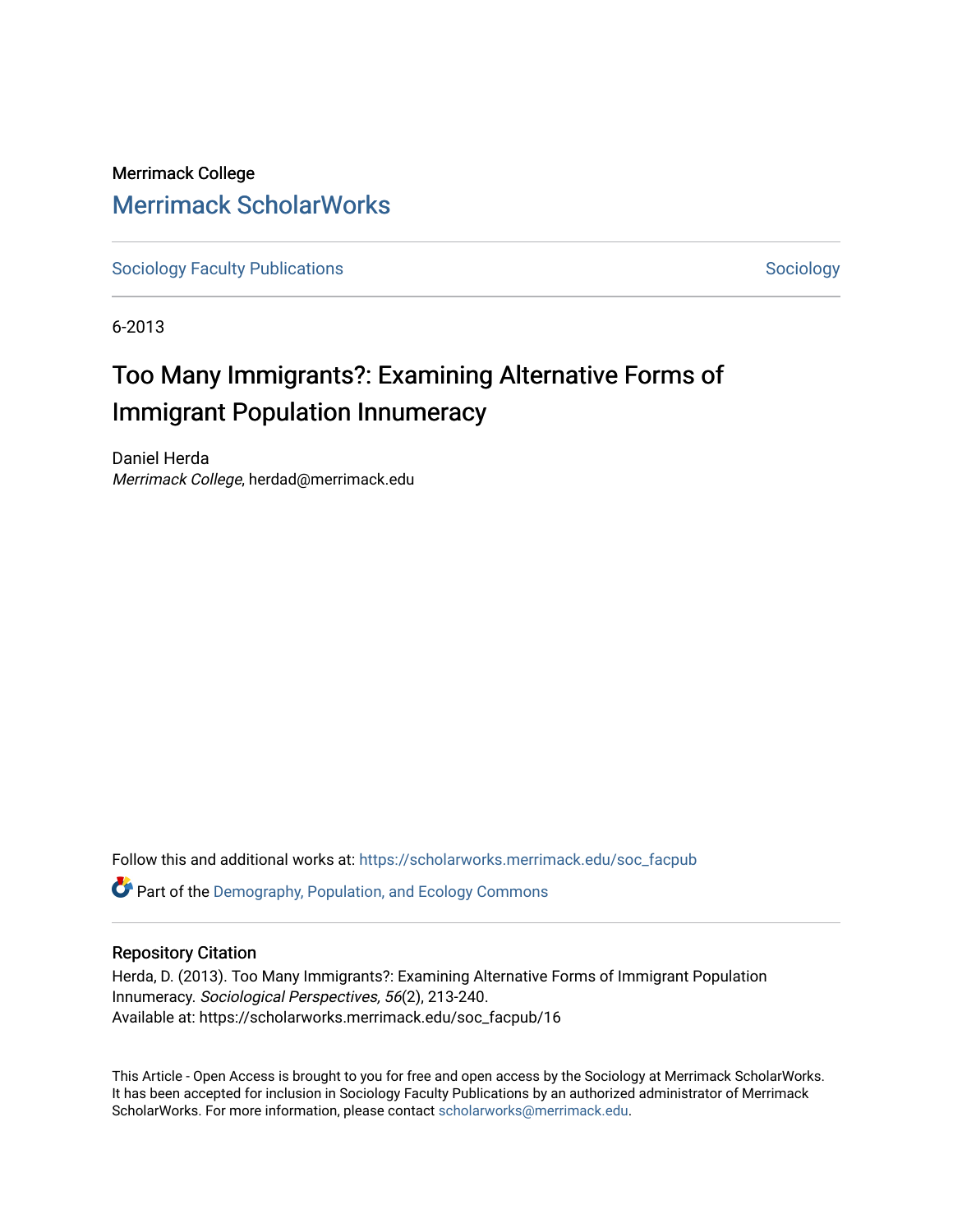# **TOO MANY IMMIGRANTS? EXAMINING ALTERNATIVE FORMS OF IMMIGRANT POPULATION INNUMERACY**

**DANIEL HERDA** *University of California, Davis*

**ABSTRACT:** *The tendency to overestimate immigrant population sizes has garnered considerable scholarly attention for its potential link to antiimmigrant policy support. However, this existing innumeracy research has neglected other forms of ignorance, namely underestimation and nonresponse. Using the 2002 European Social Survey, the current study examines the full scope of innumeracy for the first time. Results indicate that underestimation and nonresponse occur commonly across twenty-one countries and that overestimation is far from ubiquitous. Nonresponders in particular are found to represent a distinct innumeracy form associated with low cognitive availability and high negative affect. Multilevel models indicate that underestimation associates with greater opposition to anti-immigrant policy, while overestimation and nonresponse associate with greater support. Much of these associations are explained by affective factors. However, significant under- and overestimation coefficients remain net of controls, suggesting that innumeracy may be more important than initially thought. Overall, the results highlight the multifaceted character of innumeracy.* Keywords: innumeracy, immigrants, anti-immigrant policy, heuristics, intergroup conflict, attitudes

In many countries the issues of immigration and immigrants' rights are emotionally charged and controversial (Pettigrew 1998a; Semyonov, Raijman, and Gorodzeisky 2006; Winant 2001). Legislation like Arizona's SB 1070, the vigilante groups guarding the U.S.-Mexico border, electoral successes of anti-immigrant political parties, and incidents of violence all highlight the desire of many to exclude or restrict the rights of immigrants (Koopmans and Olzak 2004; Legge 2003; Strabac and Listhaug 2007). But how can we account for these desires?

Recent scholars have found a possible explanation in the inability of many to estimate immigrant population sizes with accuracy, a phenomenon known as innumeracy (Alba, Rumbaut, and Marotz 2005; Citrin and Sides 2008; Nadeau, Niemi,

Address correspondence to: Daniel Herda, Department of Sociology, 1 Shields Ave., Davis, CA 95616; *e-mail*: [deherda@ucdavis.edu.](mailto:deherda%40ucdavis.edu?subject=)

*Sociological Perspectives***, Vol. 56, Issue 2, pp. 213–240, ISSN 0731-1214, electronic ISSN 1533-8673. © 2013 by Pacific Sociological Association. All rights reserved. Please direct all requests for permission to photocopy or reproduce article content through the University of California Press's Rights and Permissions website, at http://www.ucpressjournals.com/reprintinfo.asp. DOI: 10.1525/sop.2013.56.2.213.**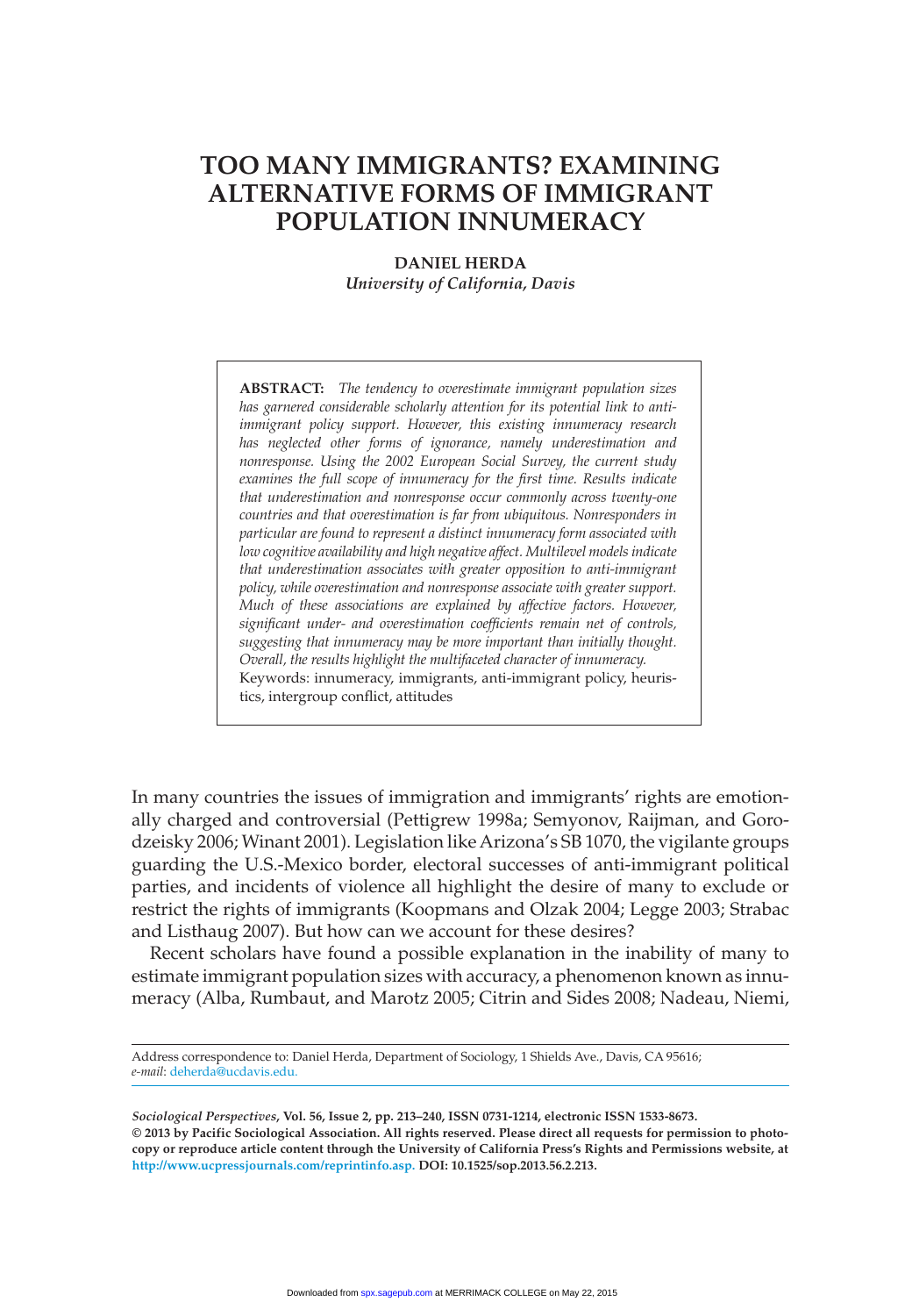and Levine 1991; Paulos 1988; Sigelman and Niemi 2001). Several researchers have found positive associations between inflated perceptions and anti-immigrant policy support (Alba et al. 2005; Hjerm 2007; Semyonov, Raijman, and Gorodzeisky 2008; Semyonov, Raijman, Tov, and Schmidt 2004; Sides and Citrin 2007). The general logic holds that overestimation reflects a heightened level of perceived threat from immigrants, which generates a push for exclusion among the native-born population. These feelings of threat are unfounded given that immigrants are not as numerous as perceived. Thus, reducing innumeracy may be an effective way to promote the acceptance of foreigners (Alba et al. 2005; Nadeau et al. 1991; Sides and Citrin 2007; Sigelman and Niemi 2001).

While informative, this literature overlooks the fact that overestimation is not the only form of innumeracy. Individuals can also underestimate the immigrant population size or not know and fail to provide an estimate. These omitted forms of ignorance have potential implications for anti-immigrant policy positions, but have never been analyzed. They also suggest that innumeracy may be more nuanced and multifaceted than portrayed in the existing literature. An understanding of the full scope of innumeracy is necessary before we can establish firmly a connection with anti-immigrant positions. Thus, the current analysis considers three research questions: (1) What is the extent of underestimation and innumeracy nonresponse? (2) What factors distinguish underestimators and nonresponders from overestimators? And (3) are these alternative innumeracy forms associated with support for anti-immigrant policies?

Using data from the 2002 European Social Survey (ESS), I consider innumeracy beyond overestimation. First, I offer an alternative descriptive analysis showing that the phenomenon is far more nuanced than presented in the existing literature. Then, through bivariate analyses and multinomial logistic regression, I characterize the various types of innumeracy with a focus on Herda's (2010) hypothesized cognitive and emotional innumeracy predictors. In the process I strengthen his theoretical framework through the integration of heuristic decision-making. Finally, using multilevel regression, I examine the associations between the various innumeracy forms and two hypothetical anti-immigrant policy positions.

#### **OUT-GROUP SIZE AND NEGATIVE ATTITUDES**

Researchers have long considered the true out-group population size to be a source of negative sentiment, which can generate support for anti-immigrant policies (Blalock 1967; Key 1949; Quillian 1995; Taylor 1998). A relatively large out-group is thought to increase interethnic competition for resources. This competition fuels prejudice and antagonism especially when resources are scarce (Blalock 1967). The process is understood as part of the group threat framework, which views a minority presence as threatening to dominant group control over societal resources (Blumer 1958; Bobo 1983; Bobo and Hutchings 1994; LeVine and Campbell 1972). Prejudice arises as dominant group members attempt to defend these threatened interests.

Among whites in the United States, studies have confirmed that a large proximate African-American population is associated with more negative racial attitudes and less support for policies designed to help minorities (Fossett and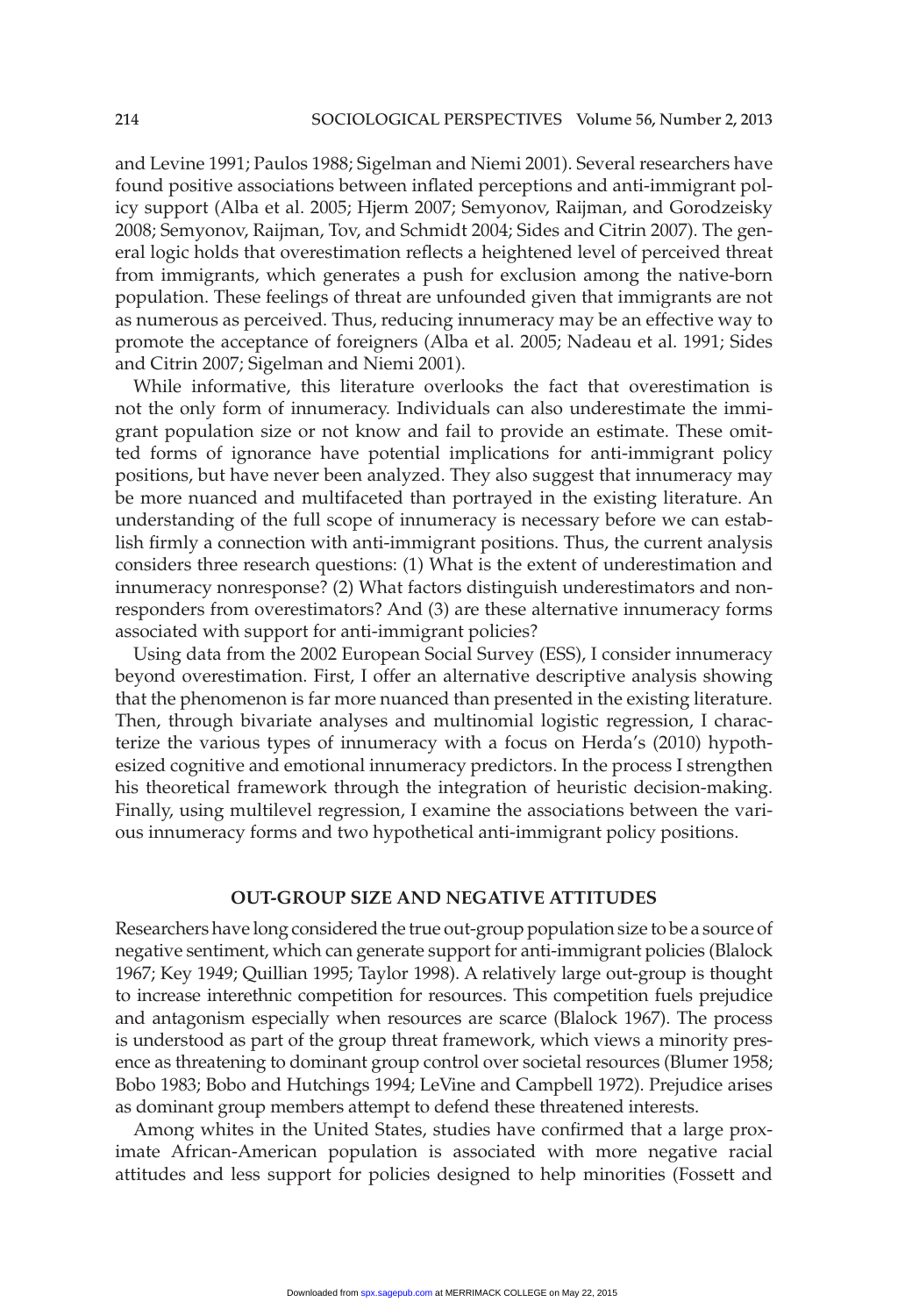Kiecolt 1989; Giles 1977; Glaser 1994; Quillian 1996; Taylor 1998). Similarly, among a representative sample of Europeans, Quillian (1995) found a positive association between minority population size and prejudice, net of intergroup contact and demographic factors. Several recent studies confirm this association with minority and immigrant populations throughout Europe (Ceobanu 2010; Kunovich 2002; Scheepers, Gijsberts, and Coenders 2002; Schneider 2008; Semyonov et al. 2008).<sup>1</sup>

#### **MISPERCEPTIONS OF REALITY**

However, research on innumeracy shows that American and European perceptions of out-group sizes far overestimate realities (Alba et al. 2005; Citrin and Sides 2008; Gallagher 2003; Nadeau et al. 1991; Sigelman and Niemi 2001). To illustrate, using the 2000 General Social Survey, Alba et al. (2005) found that, on average, whites perceived African-Americans as comprising 29.1 percent of the U.S. population, which was more than double the actual census figure. They also overestimated Hispanic, Asian, and Native American populations, while underestimating the white population. Europeans similarly overestimate immigrant population sizes (Citrin and Sides 2008; Herda 2010; Semyonov et al. 2008). Using data from the 2002 ESS, Herda (2010) found that on average native-born Hungarian, Italian, Polish, Portuguese, and Spanish estimates tripled the actual number of foreign-born residents within their country.

Given the aforementioned links between actual group size and racial hostility (Blalock 1967; Quillian 1995), many have hypothesized that innumeracy in the form of overestimation will associate positively with negative attitudes and support for anti-immigrant/minority policies. Early studies confirmed that more accurate knowledge was associated with reduced antiforeigner sentiment (Legge 2003; Wilson 2001). However, Alba et al. (2005) were the first to thoroughly explore this connection using several attitudes and policy preferences regarding blacks, Hispanics, and immigrants in the United States. They found that net of demographic factors, inflated size perceptions were associated with more negative attitudes, stereotypes, and support for restricting immigration.

Researchers have found similar associations in European samples. Using the 2002 ESS, Hjerm (2007), Sides and Citrin (2007), and Semyonov et al. (2008) found positive associations between innumeracy and "xenophobia," "subjective threat posed by immigrants," and "foreigners' impact on society," respectively, net individual- and country-level controls. While using different names, all three outcomes consisted of the same items measuring how foreigners impact the culture, economy, health and welfare services, crime, jobs, and the nation as a whole. Other authors have considered such items as measuring perceived threat from foreigners, which has a well-established association with anti-immigrant prejudice and policy support (Bobo 1999; Ceobanu and Escandell 2010; Green 2009; Gorodzeisky 2010; Schneider 2008; Semyonov et al. 2004; Semyonov and Glickman 2009).

Researchers have also used innumeracy to predict Europeans' support for hypothetical immigrant-related policies, including how many should be permitted in the country (Sides and Citrin 2007) and whether they should be granted political, economic, and equal rights (Semyonov et al. 2004). Using the ESS and the German General Social Survey, respectively, both studies found that innumeracy associated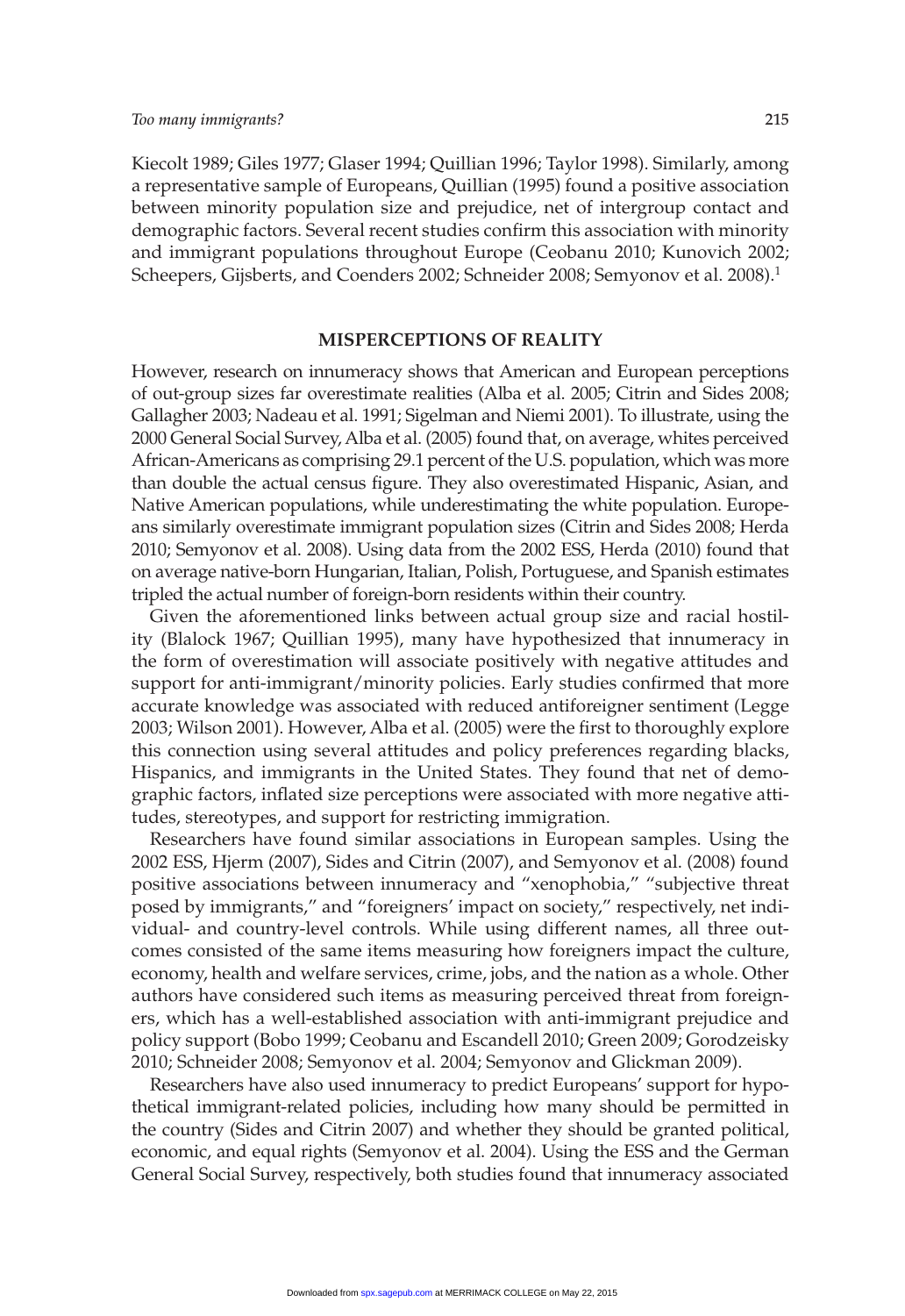positively with exclusionary policy positions net of controls. Semyonov et al. (2004) also found that the association was mediated completely after controlling for a measure of perceived threat. Although their data were cross-sectional, the authors concluded that a chain relationship exists in which all of the consequences of innumeracy work through their effects on threat perceptions, which drive exclusionism.

#### **EXPANDING THE SCOPE OF INNUMERACY**

These studies have been valuable for assessing the extent, causes, and consequence of inflated size perceptions. However, this is not the only possible form of innumeracy. For one, underestimators exhibit a distinct, negative innumeracy that is yet to be considered in detail. In order to bring underestimation into focus, the current study views an individual's level of innumeracy as the result of equation (1), which yields three meaningful outcomes:

$$
Innumeracy_{ij} = Estimated Size_{ij} - Actual Size_{j}.
$$
 (1)

When subtracting the actual immigrant population size in country, *j*, from the size estimate of each individual, *i*, a score of zero suggests an exactly correct response (estimated size and actual size are equal). When the difference is greater than zero, the estimate is larger than the actual size, indicating overestimation or positive innumeracy. Alternatively, a negative difference indicates underestimation or negative innumeracy. Thus, innumeracy extends in two opposing directions. While overestimation is discussed extensively in the literature, we know considerably less about those who underestimate.

The existing literature also omits consideration of those who fail to provide an estimate. When focusing on incorrect responses to a question of fact, "I don't know" becomes a potentially meaningful result. Over- and underestimators similarly do not know the correct answer. The only difference is that some guess while others do not. In U.S. data, the percentages not providing size estimates have ranged from about 6.5 percent (Alba et al. 2005) to about 16 percent (Nadeau et al. 1991; Sigelman and Niemi 2001). In Europe, nonresponse ranges from about 6 percent to more than 40 percent (Citrin and Sides 2008). Despite this variation and the fact that nonresponse is a form of innumeracy, it has not been analyzed in detail.

The current article seeks to characterize these understudied innumeracy forms and to examine their associations with anti-immigrant policy support. Herda's (2010) theoretical framework provides a useful guide for these endeavors. He offers a set of hypothesized innumeracy antecedents that can distinguish between innumeracy types. With the goal of explaining why the phenomenon exists in the first place, Herda examined innumeracy among more than 30,000 ESS respondents in twenty-one countries. He concluded that innumeracy should be understood through two distinct sets of antecedents: cognitive and emotional. I build upon this framework by focusing on how these factors explain underestimation and innumeracy nonresponse. I then test whether these factors account for the associations between innumeracy and anti-immigrant policy leanings.

First, however, I argue that Herda's work can be strengthened theoretically through the integration of heuristic decision making. Heuristics are mental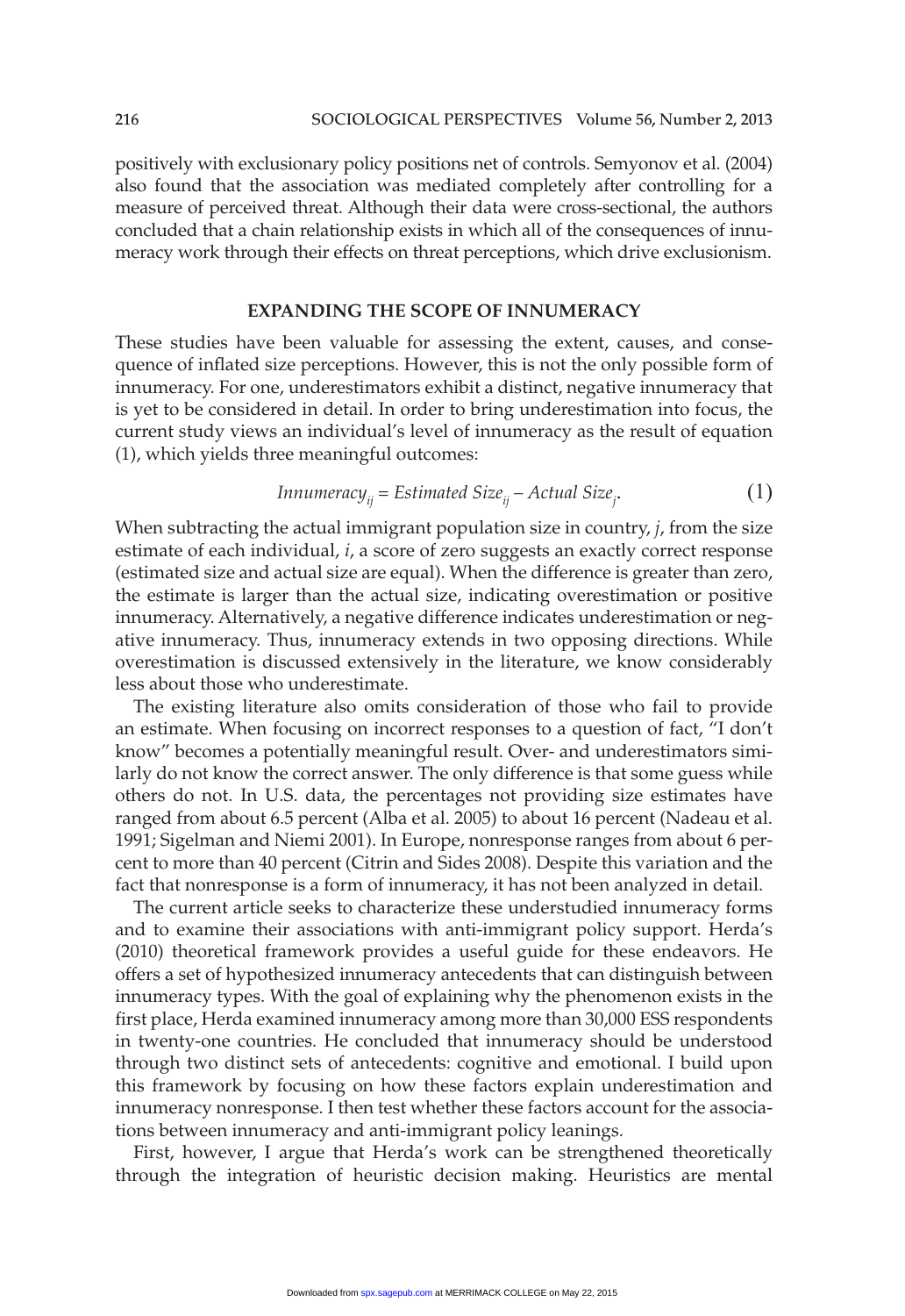shortcuts or rules of thumb that individuals use to make decisions, provide judgments, or solve problems (Gigerenzer and Gaissmaier 2011; Tversky and Kahneman 1974). Respondents likely employ such strategies when formulating size estimates. Since heuristics are often based on personal experience and are used to reach answers through minimal effort, they are subject to a great deal of bias (Shah and Oppenheimer 2008). I focus on the availability and affect heuristics as they correspond to Herda's (2010) cognitive and emotional factors.

Tversky and Kahneman (1973:208) introduced the *availability heuristic*, which is used whenever an individual "estimates frequency or probability by the ease in which instances or associations could be brought to mind." In other words, personal experiences regarding the problem in question are used as evidence to bring one to an answer. For example, one may overestimate the rate of divorce if one has many examples among acquaintances (Tversky and Kahneman 1973, 1974). Immigrant population size estimates are responses to a similar question of fact. Availability heuristics, which correspond to Herda's (2010) cognitive factors, include interpersonal contact and mass media exposure. These sources of evidence guide respondents in the formulation of their estimates.

In countries dominated by native-born citizens, immigrants are more noticeable to native-born respondents, making overestimation a likely byproduct of increased contact (Gustofson 2008; Herda 2010; Jackson, Thoits, and Taylor 1995; Kanter 1977). Herda found that neighborhood contact in particular associated positively with overestimation. Further, the mass media may act as an important source of information, especially for those with limited interpersonal contact. Portrayals of immigrants and messages either intended or unintended will likely help respondents formulate estimates (Downs 1957; Gallagher 2003; Zaller 1992). Herda (2010) found that overestimation was greater among television watchers, but lower among newspaper readers. The opposing effects were thought to result from varying information quality and television's passive and visual nature.

Others have identified the importance of affect for judgment and decision making (Damasio 2005 Zajonc 1980). According to Zajonc (1980), when one encounters a stimulus, an affective reaction, either positive or negative, occurs first and guides subsequent processing and judgment. This led Finucane, Alhakami, Slovic, and Johnson (2000) to introduce the *affect heuristic* as another mental shortcut driven by an individual's feelings associated with particular representations. In a manner similar to cognitive availability, affective impressions can help individuals reach decisions or judgments. Affect heuristics correspond to Herda's (2010) emotional factors. These attitudinal and ideological elements included perceived threat, traditional prejudice, and political conservatism, which associated positively with overestimation.2

#### **RESEARCH QUESTIONS**

Herda's hypothesized antecedents provide a useful starting point for understanding the predictors and consequences of underestimation and innumeracy nonresponse. Using them as a guide, the current study seeks to advance the existing literature through a focus on three research questions: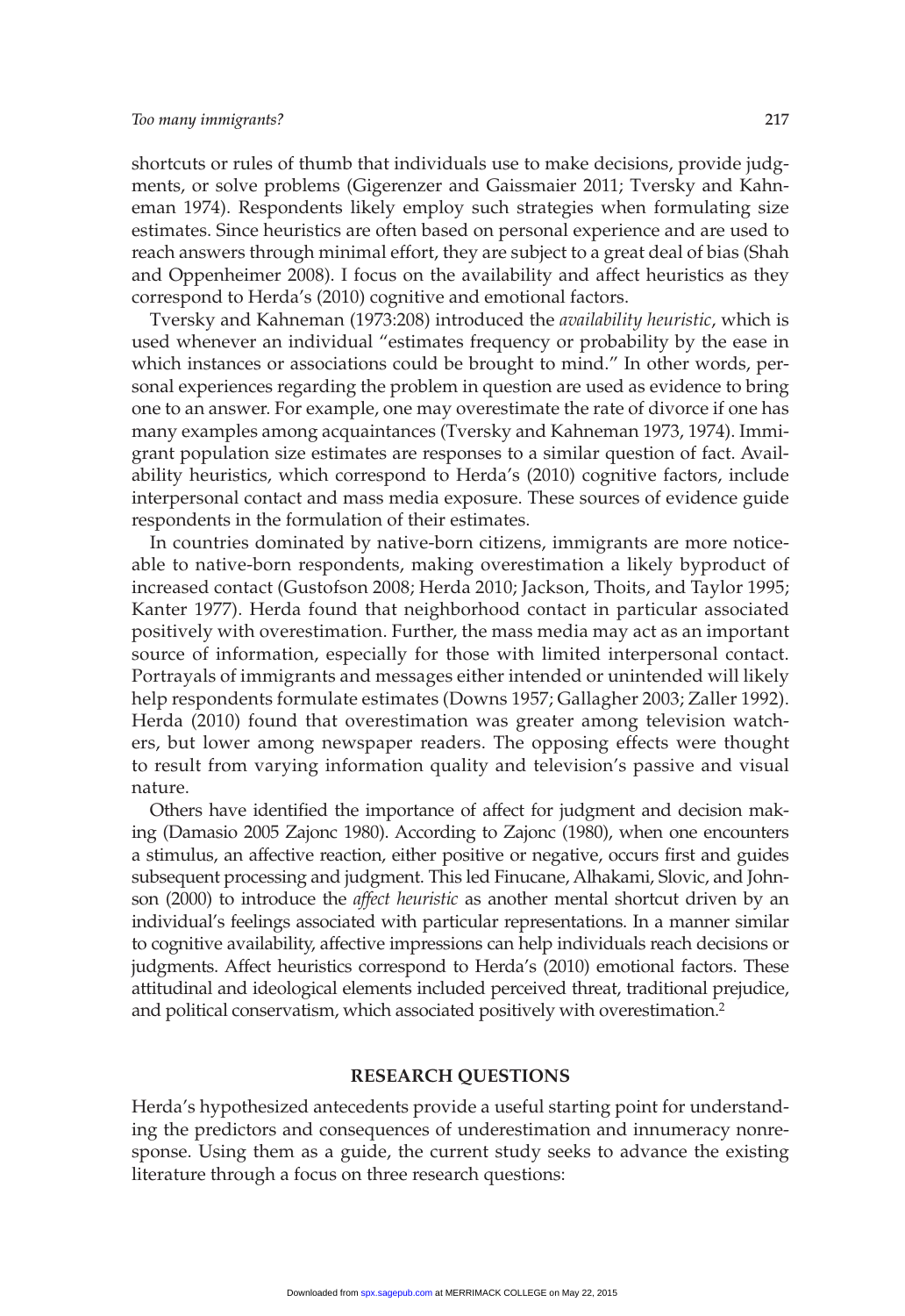#### **1. What Is the Extent of Immigrant Population Innumeracy Across Europe?**

I focus on the broad definition of innumeracy that includes overestimation, underestimation, and nonresponse. My focus on the proportions falling into each category represents a departure from previous descriptive assessments that rely on mean size estimates (Citrin and Sides 2008; Herda 2010; Semyonov et al. 2008). While these suggest that overestimation is nearly ubiquitous, such measures obscure underestimation by combining all size perceptions into a single statistic. These are also sensitive to outlying observations. Further, existing summaries ignore the extent of nonresponse, often dropping or imputing such cases (Citrin and Sides 2008; Herda 2010; Sides and Citrin 2007).

# **2. What Factors Distinguish Underestimators, Nonresponders, and Correct Guessers from Overestimators?**

I focus on Herda's (2010) hypothesized availability and affect heuristics, but also consider several individual- and country-level controls. Through an examination of bivariate means and multivariate multinomial logistic regression, I characterize individuals within each innumeracy category. Given the focus on overestimators in the literature, there is little with which to base expectations regarding underestimators and nonresponders. Since previous research indicates that television exposure, neighborhood contact, and negative affect predict more extreme overestimation, I expect levels of each to be highest among overestimators (Herda 2010). It is possible that since they express the smallest size perceptions, underestimators will be opposite relative to overestimators on all heuristic factors. In other words, wherever overestimators score high, underestimators will score low and vice versa. However, this remains untested. Similarly, it is unclear whether nonresponse is completely random in character or if it represents a meaningful innumeracy category.

### **3. To What Degree Are the Various Forms of Innumeracy Associated with Anti-Immigrant Policy Support?**

Given literature's exclusive focus on inflated size perceptions, we know little about how underestimation and nonresponse associate with anti-immigrant policy support. I test for possible connections using multilevel regression models predicting support for two hypothetical policy outcomes. In shifting innumeracy from a dependent variable to an independent variable, I advance Herda's (2010) work by assessing whether his heuristic factors can account for the observed innumeracy associations. For example, since previous research has found media exposure to be associated with prejudice and opposition to race-related policies (Coltrane and Messineo 2000; Gilliam, Valentino, and Beckmann 2002; Vergeer, Lubbers, and Scheepers 2000), it may explain innumeracy's associations. Further, in their German sample, Semyonov et al. (2004) found that affective factors accounted completely for their significant innumeracy coefficient.<sup>3</sup> The current study tests whether this is the case among all forms of innumeracy across multiple national contexts.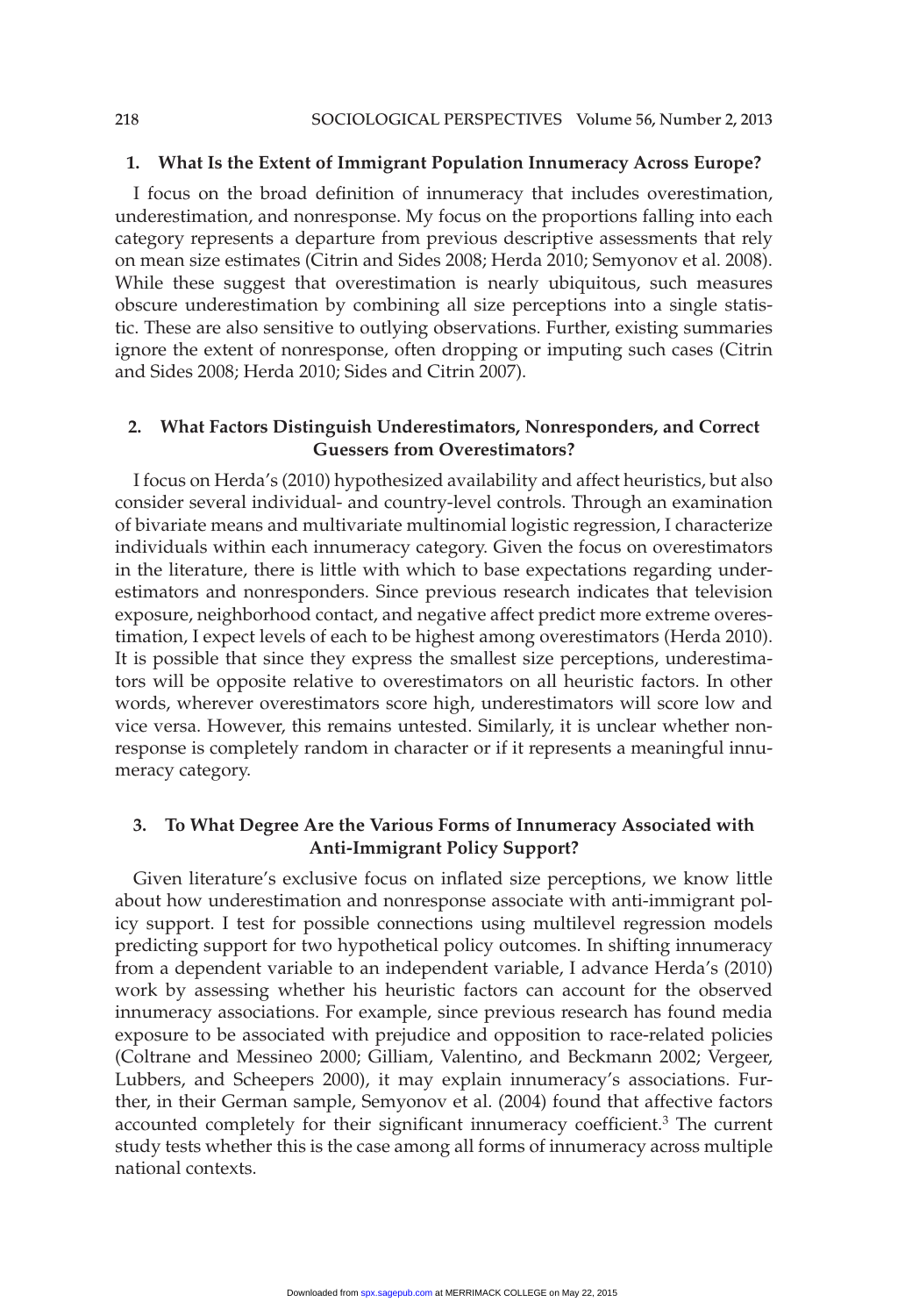#### **DATA**

The current study examines the 2002 ESS, which combines nationally representative surveys from twenty-two nations.4 Data collection occurred separately in each country between 2002 and 2003 utilizing similar procedures (Jowell 2005). The sampling universe consists of individuals over the age of fifteen living in private residences. Strict random probability sampling methods were employed in all countries, allowing for a nonzero chance of selection for nearly all eligible respondents (Jowell 2005). The mean response rate across countries was 60.57 percent. The final analytical sample consists of 36,615 native-born respondents in twenty-one countries. The appendix provides question wordings for all variables considered. While the ESS is cross-sectional, thereby inhibiting my ability to make causal claims, the survey is valuable for its multiple items assessing opinions about immigrants as well as a detailed assessment of perceived immigrant population size.

#### **MEASURES**

#### **Innumeracy**

Innumeracy is the variable of focus throughout the analysis. It is derived from an item asking: "Out of every 100 people living in [country], how many do you think were born outside [country]?" Respondents recorded an estimate between 0 and 100. From these I subtracted the actual immigrant population size in the respondents' country.<sup>5</sup> Scores ranged from -32.9 to 97.2. With both positive and negative values indicating over- and underestimation and a meaningful zero point, the continuous version is problematic. Higher scores for underestimators indicate greater accuracy, while higher scores for overestimators indicate greater innumeracy. Categorizing innumeracy based on over-, under-, and correct-estimation addresses this problem and permits consideration of the aforementioned research questions. Given that respondents are allowed to guess in whole numbers only, I define a correct guesser as having an innumeracy score between –1 and 1 percentage points. Overestimators are those who guess beyond 1 percentage point above correct, while underestimators have scores below –1. I also include a category for those not providing an answer. Slightly less than half (49.92 percent) overestimate, indicating that a plurality hold inflated immigrant population size perceptions. Underestimation is the next largest category (22.94 percent), followed by nonresponse (17.63 percent), and correct estimation (9.52 percent).

The single percentage point correctness criterion is one of many definitions of "correct" considered by the current analysis. Broader intervals such as 2 and 5 percentage points yield regression results that are largely similar to those presented (not shown but available on request). However, I present a more conservative definition of correctness to avoid reducing the number of overestimators artificially in the descriptive results and because broader intervals make underestimation impossible in countries with few immigrants. For example, in Poland where the percent immigrant was only 1.6 in 2002 (SourceOECD 2007), underestimation is impossible when defining correctness as above or below 2 percentage points.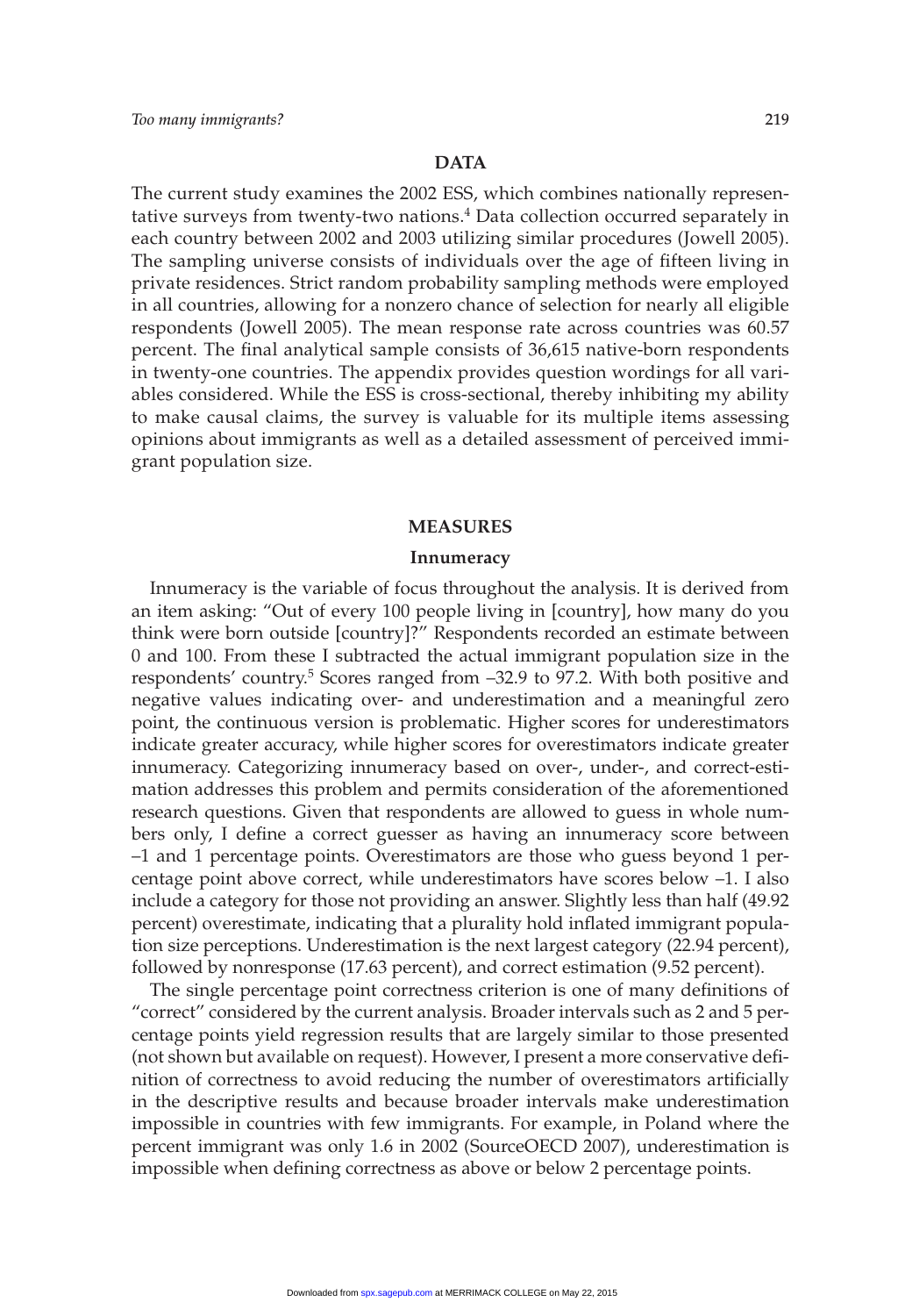I also considered definitions of "correct" based on the magnitude of innumeracy relative to the actual immigrant population size. For example, if one's innumeracy score was between 10 percent above or below the actual immigrant population size within their country, he or she was considered correct. I constructed similar measures using 20, 25, and 50 percent correctness intervals. This strategy results in a measure of correctness that is stricter in countries with few immigrants and wider in countries with many. The regression results using these alternative operationalizations were consistent with those presented (not shown, but available on request).

#### **Support for Anti-Immigrant Policy**

I predict support for two hypothetical anti-immigrant policies: social exclusion and willingness to deport (Gorodzeisky and Semyonov 2009). The former combines four items measuring how many immigrants ought to be allowed in the country. These include (1) immigrants of a different race than the majority, (2) immigrants of the same race as the majority, (3) immigrants from poor European countries, and (4) immigrants from poor non-European countries. All are measured on 4-point scales ranging from "allow many" to "allow none." Deportation combines two items asking about the circumstances under which immigrants should be expelled. These include (1) unemployment and (2) after committing criminal acts. The items are measured on 5-point scales ranging from "disagree strongly" to "agree strongly." I combined these items into mean scales in which higher scores indicate greater support for anti-immigrant policy.<sup>6</sup> The scales represent hypothetical yet potentially realistic national policies in the countries considered.

I present weighted confidence intervals for both scales within each country in Figure 1. The vertical broken lines represent the full sample means of 1.45 for social exclusion and 3.29 for willingness to deport. The outcomes have standard deviations of .82 and 1.11, respectively, across the full sample. On average, Swedish respondents express the lowest levels of both outcomes, while Greeks and Hungarians exhibit the highest.

#### **Availability and Affect Heuristic Sources**

I use availability and affect heuristics to understand innumeracy and explain its associations with anti-immigrant policy support. Availability heuristics constitute the information respondents use to reach an estimate. One source, immigrant contact, is measured with three dichotomous variables indicating whether the respondent has immigrant friends, neighbors, or coworkers. All are coded as 1 for some/ many and 0 otherwise. The second source, media exposure, includes four items measuring time spent watching television, reading political newspapers, listening to political radio, and using the internet. Responses range from 0 to 7 on the three former items, with 0 indicating no time and 7 indicating over three hours. Internet use ranges from 0, indicating no use, to 6, indicating daily use. Table 1 presents weighted means and standard deviations for all independent variables used in the analysis.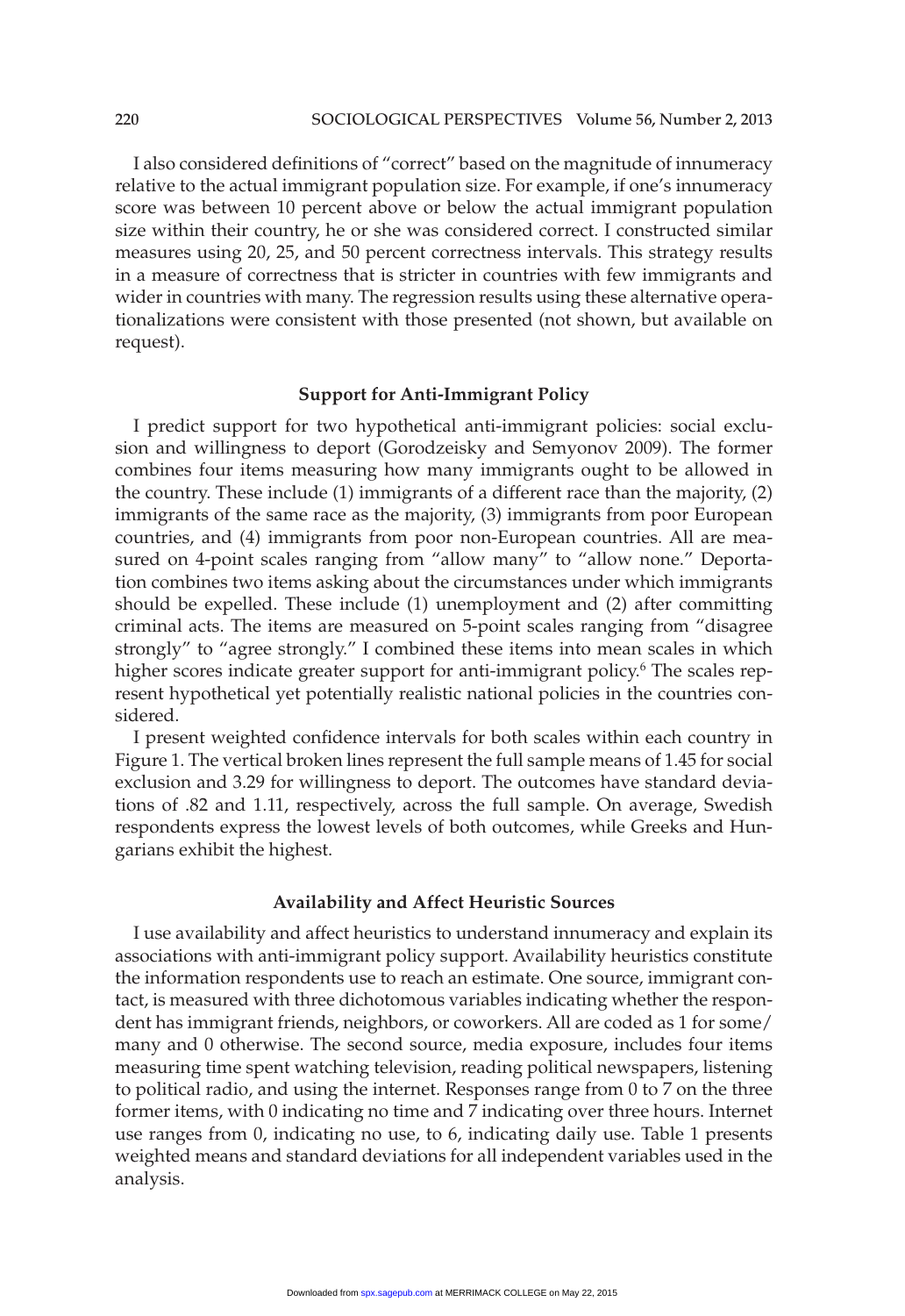*Too many immigrants?* 221



#### **FIGURE 1**

Weighted 95 Percent Confidence Interval Around Support for Immigrant Exclusion and Willingness to Deport Immigrants Across Countries (Broken Lines Represent the Full Sample Means)

Affect heuristics include the attitudes toward immigrants and immigration that may generate faulty size estimates. Political conservatism, which is related to opposition to immigration (Semyonov et al. 2006), ranges from 0 to 10, with higher values indicating more conservative views.<sup>7</sup> I consider both classical prejudice and perceptions of threat, which previous research views as two distinct concepts (Bobo 2000; Gorodzeisky 2010). Immigrant social distance is a form of traditional prejudice, which is viewed as socially learned and based on faulty generalizations rather than having a rational economic basis (Allport 1954/1979). The variable is a mean scale based on two items measuring how bothered one would be to have an immigrant become one's boss or marry into one's family. Responses range from 0 to 10, with higher values indicating greater social distance. Perceived threat measures a sense of competition between groups for economic, cultural, and social resources. Individuals exhibit threat when they believe that out-groups affect dominant group interests adversely.8 The variable is a mean scale of six items measuring the effects of immigrants on various aspects of society including culture, jobs, the economy, welfare services, crime problems, and the country as a whole. All are coded such that 0 indicates less threat and 10 indicates more.9

#### **Controls**

I also consider several demographic, socioeconomic, and country-level controls. Age and education are measured in years. Income is measured on a twelvecategory scale. I include indicators of sex, marital status, city residence, minority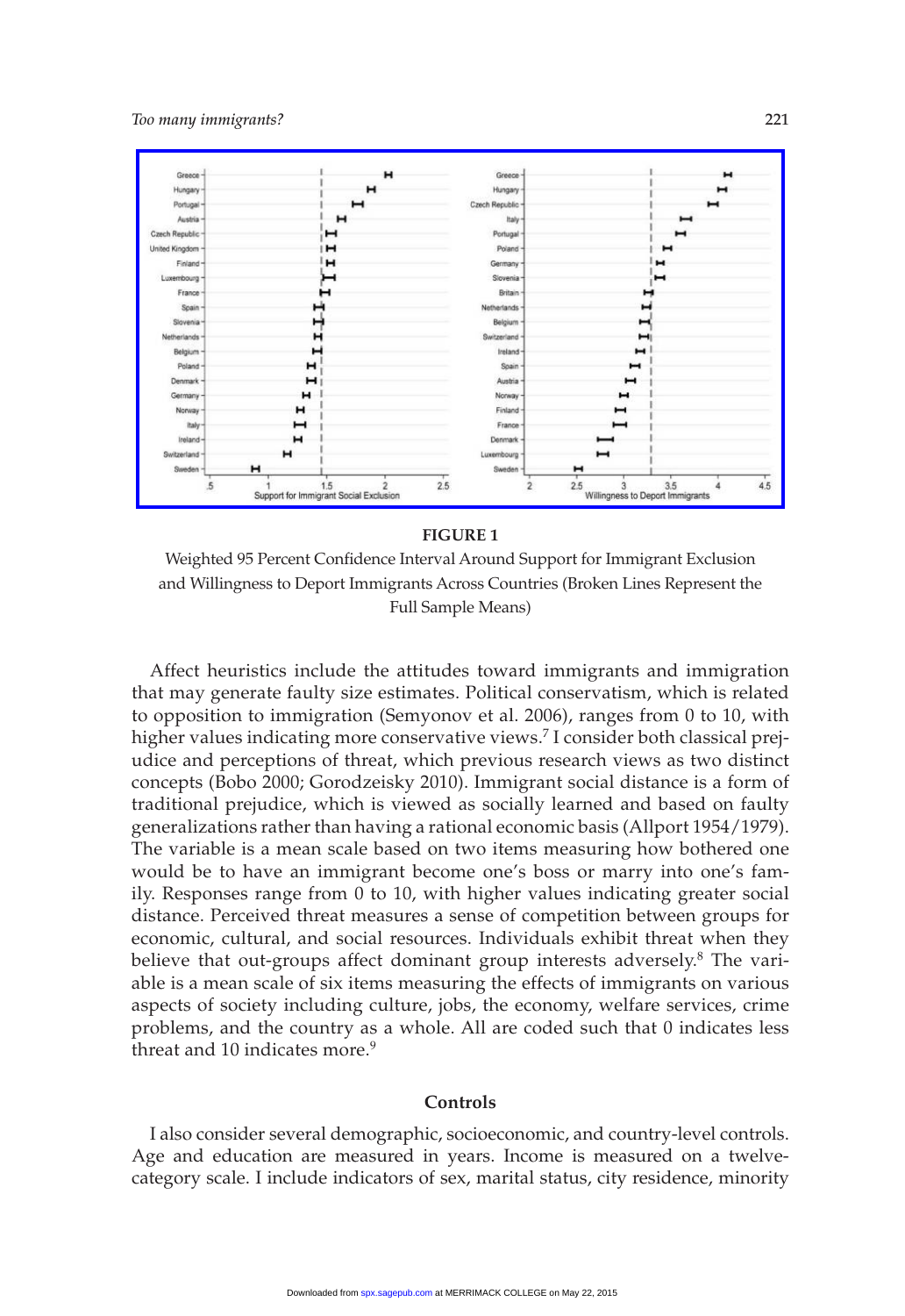| for Independent Variables   |       |           |
|-----------------------------|-------|-----------|
|                             | M     | <b>SD</b> |
| Availability heuristics     |       |           |
| Television exposure         | 4.39  | 3.12      |
| Radio exposure              | 1.24  | 2.31      |
| Newspaper exposure          | 0.84  | 1.41      |
| Internet exposure           | 1.81  | 4.12      |
| Immigrant neighbors         | 0.52  | .25       |
| Immigrant friends           | 0.43  | .25       |
| Immigrant coworkers         | 0.28  | .20       |
| Affect heuristics           |       |           |
| Political conservatism      | 4.93  | 4.14      |
| Perceived threat            | 5.54  | 2.60      |
| Social distance             | 3.35  | 4.83      |
| Country-level controls      |       |           |
| Foreign-born population     | 7.89  | 1.67      |
| Gross national product      | 25.32 | 6.77      |
| Individual-level controls   |       |           |
| Age                         | 45.89 | 28.83     |
| Sex                         | 0.53  | .25       |
| Ethnic minority             | 0.02  | .02       |
| <b>Education</b> level      | 11.69 | 6.76      |
| Married                     | 0.57  | .25       |
| City residence              | 0.16  | .13       |
| Second-generation immigrant | 0.07  | .07       |
| Unemployment experience     | 0.27  | .19       |
| Manual laborer              | 0.27  | .19       |
| Income                      | 5.99  | 4.67      |
| Observations                |       | 36,615    |

Weighted Full Sample Mean and Standard Deviations

status, second-generation immigrant status (at least one foreign-born parent), manual labor status, and unemployment experience in the last three months. At the country level, I control for the actual percentage of foreign-born residents and per capita gross national product (GNP).

# **ANALYTIC STRATEGY**

I begin by examining the extent of innumeracy across Europe using the categorical operationalization described above. I then attempt to characterize the different types of innumeracy through an examination of bivariate means and multinomial logistic regression. I focus my interpretations on Herda's (2010) heuristic factors. Finally, I use innumeracy to predict anti-immigrant policy support with multilevel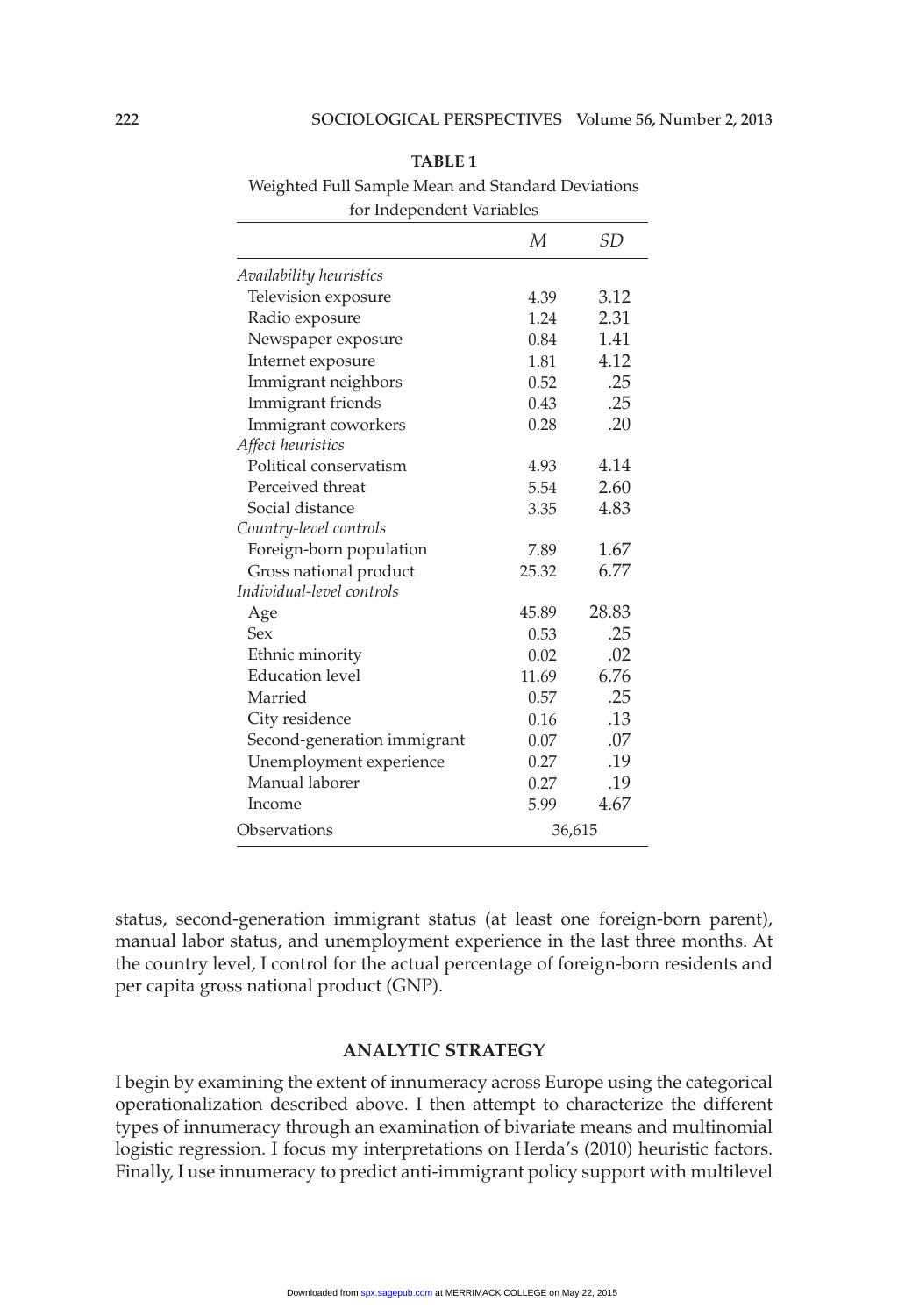*Too many immigrants?* 223



#### **FIGURE 2**

Percentages Overestimating, Underestimating, and Providing Nonresponse When Prompted to Estimate the Immigrant Population Size across Countries

regression models. This modeling strategy relaxes the assumption of independence, which is violated by the clustering of individuals into countries. It does so by estimating individual- and country-level equations simultaneously with unique error terms (Raudenbush and Bryk 2002). Given the small number of countries in the sample, only the intercept is allowed to vary across Level 2 units. In all analyses I estimate robust standard errors to counteract possible heteoskedasticity, replace missing values<sup>10</sup> via multiple imputation, and apply sample design and country weights to ensure that the data are representative.

#### **RESULTS**

I summarize the levels of overestimation, underestimation, correct response, and nonresponse within each country in Figure 2. Previous studies using innumeracy means find that overestimation characterizes all countries (Citrin and Sides 2008; Herda 2010; Hjerm 2007; Semyonov et al. 2008; Sides and Citrin 2007). Following this, the current data show that a majority overestimate in twelve of the twentyone nations, with more than two-thirds overestimating in the United Kingdom and France. However, in nine countries, overestimation occurs among less than a majority. In Ireland and the Czech Republic, overestimation is less common than underestimation. Thus, overestimation occurs frequently, but is not as ubiquitous as previously suggested.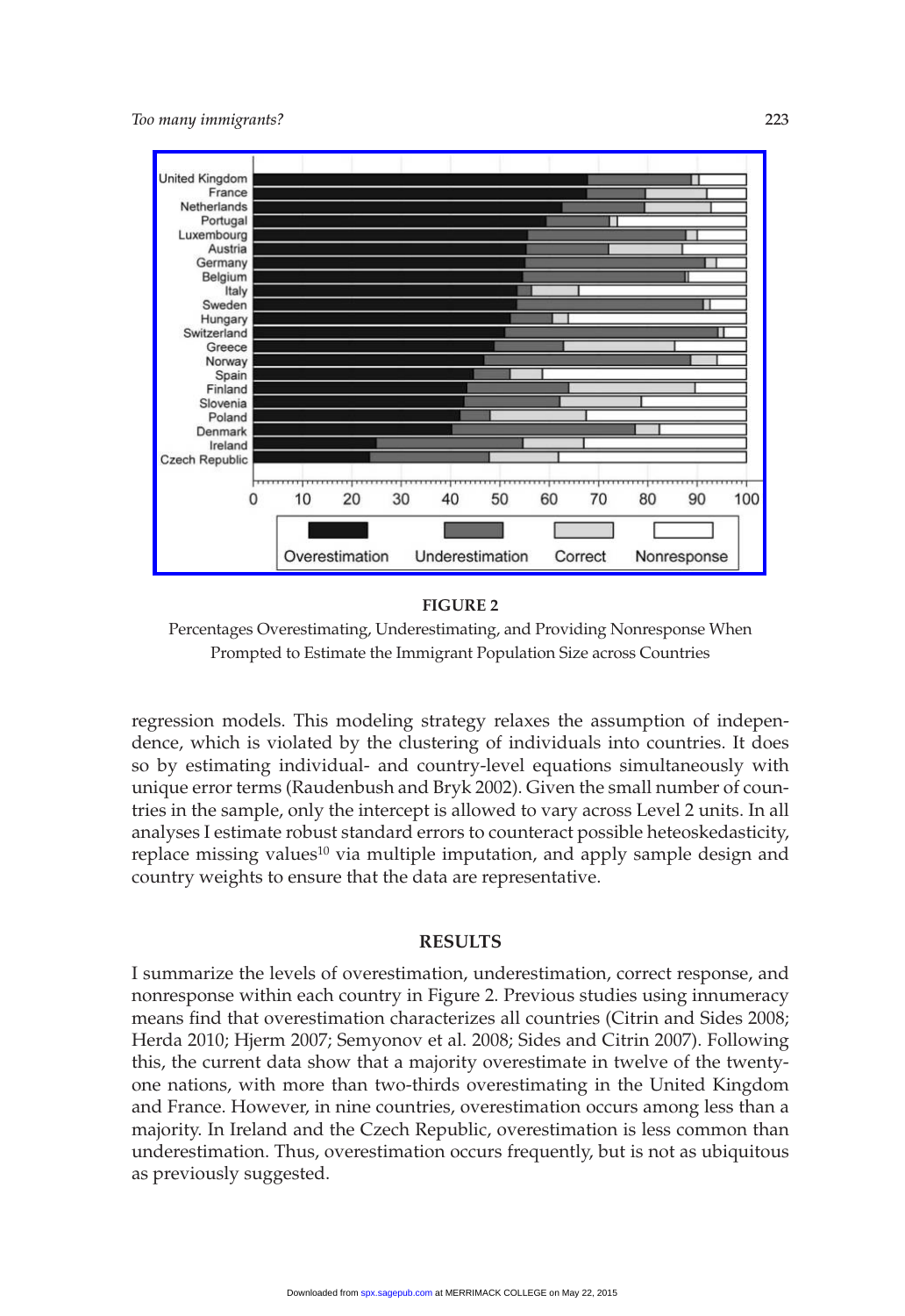Among the other categories, providing an exactly correct response is generally the least common. Fewer than 2 percent know the correct answer in Belgium, Switzerland, the United Kingdom, Portugal, and Sweden. Respondents in Greece and Finland provide the most accurate responses, with more than one-fifth guessing correctly. Underestimation is common in several countries. More than one-third do so in Switzerland, Germany, Denmark, Norway, and Sweden. Conversely, less than 10 percent underestimate in Spain, Hungary, Italy, and Poland. In these latter countries, nonresponse seems to be more common. For example, in Spain, more than 42 percent provide no estimate, which is nearly equal to the percent overestimating. Conversely in the countries where underestimation is most common, nonresponse appears to be rarest. For example, less than 5 percent of Swiss respondents provide no estimate. Characterizing those who fall in each category based on Herda's (2010) heuristic factors may elucidate this apparent connection between underestimation and nonresponse.

I present weighted means and standard deviations for each of the independent variables considered across innumeracy categories in Table 2, indicating significant ( $p < .05$ ) differences relative to over- and underestimators. Interestingly, nonresponse seems to constitute a unique innumeracy category. For one, these individuals exhibit the lowest levels of all types of immigrant contact. Aside from television, nonresponders also experience significantly less media exposure. Thus, they have fewer sources of cognitive availability with which to formulate estimates. This may explain their reticence to provide an answer. Despite minimal contact, these individuals perceive the most threat from immigrants compared to all other groups, including overestimators. On average, nonresponders are also older, more likely to be female, have less education, less income, and live in countries with few immigrants and a lower GNP compared to the other categories.

Underestimators are also unique as they watch the least amount of television, but have the most internet and political newspaper exposure. While they experience less neighborhood contact compared to overestimators, they have more immigrant friends and coworkers. Further, these individuals exhibit perceived threat and social distance levels that are significantly lower than all other groups. They also have the highest socioeconomic levels with the most years of education, the most income, and least unemployment experience. Underestimators also tend to live in countries with higher GNP and larger immigrant populations.

I test whether these patterns hold net of controls using multilevel multinomial logistic regression in Table 3. This single model estimates separately the log odds of guessing correctly, underestimating, and providing no response, each versus a base category: overestimation.<sup>11</sup> In each column, a positive coefficient indicates that an independent variable predicts a greater likelihood of overestimating versus one of the other categories. It is clear that the limited cognitive availability of nonresponders serves to differentiate them from overestimators. Increasing levels of all three forms of contact are associated with a greater likelihood of overestimation versus nonresponse. While Table 2 suggested that negative affect was higher among nonresponders, net of controls their threat levels are on par with overestimators, while social distance levels are lower.<sup>12</sup>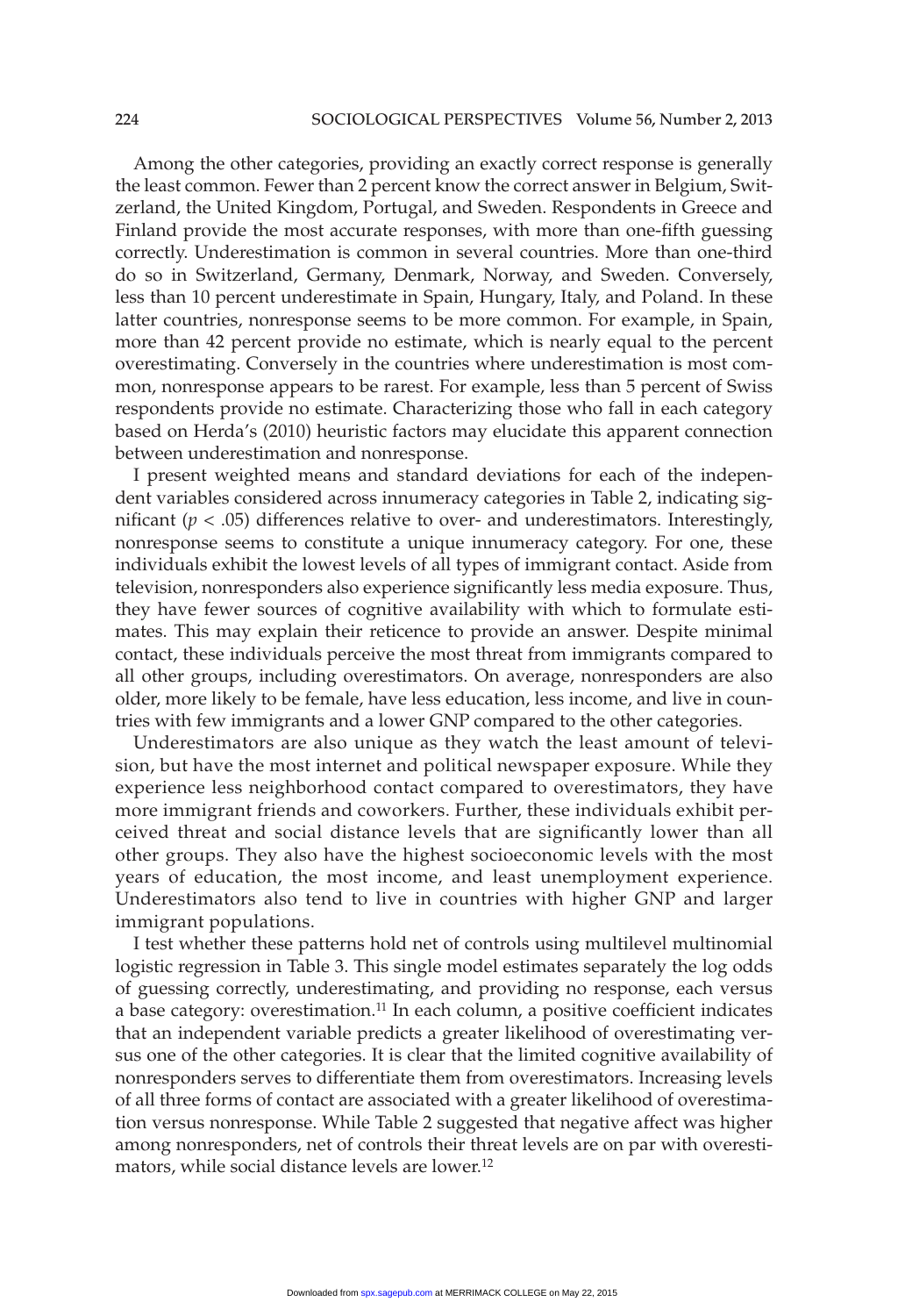#### **TABLE 2**

Weighted Means and Standard Deviations among Overestimators, Underestimators, Correct Responders, and Nonresponders

|                                  | Overestimators   |           | <i><u><b>Underestimators</b></u></i> |           | Correct Guessers |            | Nonresponse      |            |
|----------------------------------|------------------|-----------|--------------------------------------|-----------|------------------|------------|------------------|------------|
|                                  | $\boldsymbol{M}$ | <b>SD</b> | $\cal M$                             | <b>SD</b> | $\boldsymbol{M}$ | <b>SD</b>  | $\boldsymbol{M}$ | <i>SD</i>  |
| Availability heuristics          |                  |           |                                      |           |                  |            |                  |            |
| Television exposure              | 4.46             | 3.1       | 4.10                                 | $3.12*$   | 4.27             | $3.1**$    | 4.49             | $3.01^{+}$ |
| Radio exposure                   | 1.23             | 2.25      | 1.43                                 | $2.37*$   | 1.25             | $2.39^{+}$ | 1.06             | $2.26**$   |
| Newspaper exposure               | .84              | 1.38      | 1.02                                 | $1.42*$   | .93              | $1.52**$   | .66              | $1.34**$   |
| Internet exposure                | 1.86             | 4.05      | 2.52                                 | $6.74*$   | 1.90             | $4.11^{+}$ | .90              | $3.27**$   |
| Immigrant neighbors              | .57              | .25       | .49                                  | $.25*$    | .49              | $.25*$     | .41              | $.24**$    |
| Immigrant friends                | .46              | .25       | .50                                  | $.25*$    | .45              | $.25^{+}$  | .26              | $.19*$     |
| Immigrant coworkers              | .30              | .21       | .35                                  | $.23*$    | .26              | $.19**$    | .14              | $.12**$    |
| Affect heuristics                |                  |           |                                      |           |                  |            |                  |            |
| Political conserva-<br>tism      | 4.94             | 3.65      | 4.85                                 | 3.46      | 5.03             | 3.63       | 4.96             | 4.96       |
| Perceived threat                 | 5.61             | 2.53      | 5.20                                 | $2.41*$   | 5.34             | $2.39**$   | 5.77             | $2.68**$   |
| Social distance                  | 3.45             | 4.74      | 2.88                                 | $4.60*$   | 3.21             | $4.97**$   | 3.54             | $5.21^{+}$ |
| Individual-level controls        |                  |           |                                      |           |                  |            |                  |            |
| Age                              | 44.00            | 27.62     | 46.41                                | 27.59*    | 45.95            | $28.16*$   | 50.95            | 31.07*+    |
| Female                           | .55              | .25       | .42                                  | $.24*$    | .44              | $.25**$    | .60              | $.24**$    |
| Ethnic minority                  | .02              | .02       | .02                                  | .02       | .02              | .02        | .02              | .02        |
| <b>Education</b> level           | 11.80            | 6.17      | 13.04                                | $6.19*$   | 12.23            | $7.10**$   | 9.85             | $7.55**$   |
| Married                          | .54              | .25       | .60                                  | $.24*$    | .63              | $.23*$     | .57              | .25        |
| City residence                   | .16              | .14       | .14                                  | .12       | .20              | $.16^{*+}$ | .13              | $.11*$     |
| Second-generation<br>immigrant   | .08              | .07       | .06                                  | $.06*$    | .05              | $.05*$     | .04              | $.03**$    |
| Unemployment<br>experience       | .28              | .20       | .22                                  | $.17*$    | .28              | $.20^{+}$  | .27              | $.20^{+}$  |
| Manual laborer                   | .28              | .20       | .21                                  | $.16*$    | .23              | $.18*$     | .31              | $.21**$    |
| Income                           | 6.14             | 4.03      | 6.81                                 | $4.22*$   | 5.73             | $4.21**$   | 4.90             | $4.90**$   |
| Country-level controls           |                  |           |                                      |           |                  |            |                  |            |
| Foreign-born<br>population       | 8.23             | 6.34      | 10.28                                | $5.49*$   | 6.33             | $6.49**$   | 5.26             | $5.05**$   |
| <b>Gross National</b><br>Product | 25.97            | 5.78      | 27.07                                | $5.44*$   | 23.11            | $9.67**$   | 22.66            | $8.18**$   |
| Observations                     |                  | 18,279    |                                      | 8,398     |                  | 3,484      |                  | 6,454      |

\*Statistically significant difference from overestimators (*p* < .05); †Statistically significant difference from underestimators  $(p < .05)$ .

Net of controls, immigrant friends, immigrant neighbors, and increasing negative affect are all associated with a greater likelihood of overestimation compared to underestimation. This is true particularly for perceptions of threat. Conversely, underestimation is more likely with increased internet exposure. In comparing underestimators to correct guessers, significant differences are larger and more common for the former, suggesting that they differ more substantially from overestimators. In an alternative model (not shown) where underestimators were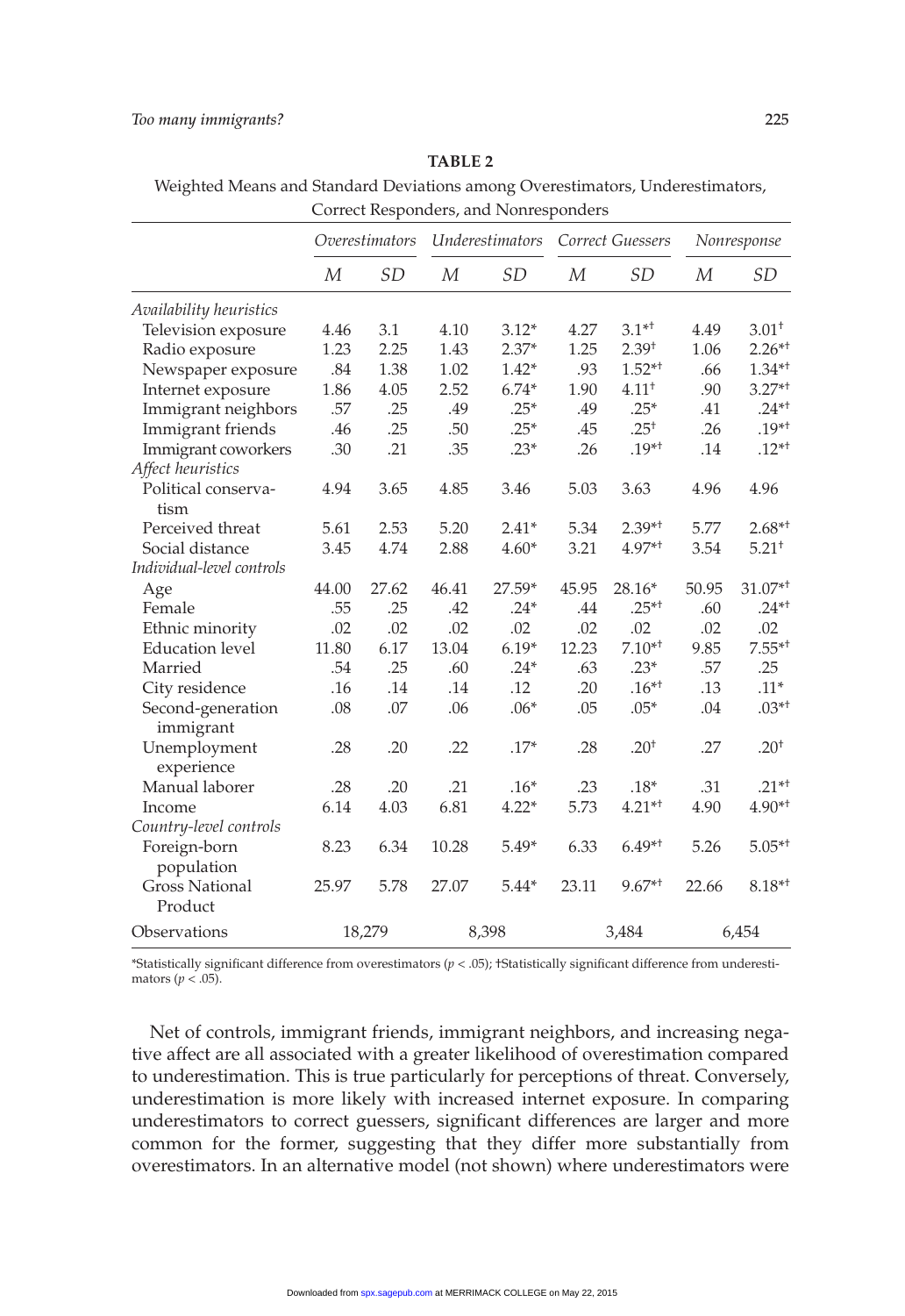|                                | Over vs. | Over vs.     | Over vs.  |
|--------------------------------|----------|--------------|-----------|
|                                | Correct  | Under        | D/K       |
| Availability heuristics        |          |              |           |
| Television exposure            | .027     | $.038*$      | $.036**$  |
|                                | (.016)   | (.015)       | (.013)    |
| Radio exposure                 | $.032**$ | $-.011$      | .023      |
|                                | (.014)   | (.019)       | (.012)    |
| Newspaper exposure             | $-.049$  | $-.007$      | .101      |
|                                | (.040)   | (.030)       | (.055)    |
| Internet exposure              | $-.035*$ | $-.048***$   | $.037**$  |
|                                | (.017)   | (.014)       | (.013)    |
| Immigrant neighbors            | .183     | .379***      | $.308**$  |
|                                | (.098)   | (.094)       | (.107)    |
| Immigrant friends              | $-.131$  | $.115*$      | $.256***$ |
|                                | (.100)   | (.046)       | (.021)    |
| Immigrant coworkers            | .055     | .036         | $.161*$   |
|                                | (.098)   | (.054)       | (.074)    |
| Affect heuristics              |          |              |           |
| Political conservatism         | $-.010$  | .013         | .014      |
|                                | (.017)   | (.018)       | (.013)    |
| Perceived threat               | $.079**$ | $.124***$    | $-.030$   |
|                                | (.026)   | (.030)       | (.029)    |
| Social distance                | .022     | $.038***$    | $.052***$ |
|                                | (.018)   | (.009)       | (.010)    |
| Country-level controls         |          |              |           |
| Foreign-born population (2002) | $.095*$  | $-.122***$   | $.185***$ |
|                                | (.048)   | (.026)       | (.020)    |
| Gross National Product (2002)  | .041     | .020         | .006      |
|                                | (.023)   | (.018)       | (.011)    |
| Constant                       | .215     | 1.595***     | $-.931*$  |
|                                | (.645)   | (.410)       | (.400)    |
| Variance $(U_0)$               |          | $.154***$    |           |
| Log-likelihood                 |          | $-35,125.16$ |           |
| <b>AIC</b>                     |          | 70,390.34    |           |
| Observations                   |          | 36,615       |           |

Multinomial Logistic Regression Models Predicting Overestimation Versus Underestimation Correct Estimation and Nonresponse

*Note*:  $D/K =$  don't know. Robust standard errors in parentheses. Models also control for age, female, ethnic minority status, education, marital status, city residence, second-generation immigrant status, unemployment experience, manual labor status and household income.  $**p* < .05. ***p* < .01. ****p* < .001.$ 

the base category, only the greater perceived threat of correct guessers significantly differentiated these categories. Thus, underestimators and correct guessers are similar in terms of availability, but differ in terms of affect, net of controls.

In the country-level equation, only the actual immigrant population size is associated significantly with innumeracy, net of individual-level factors. Following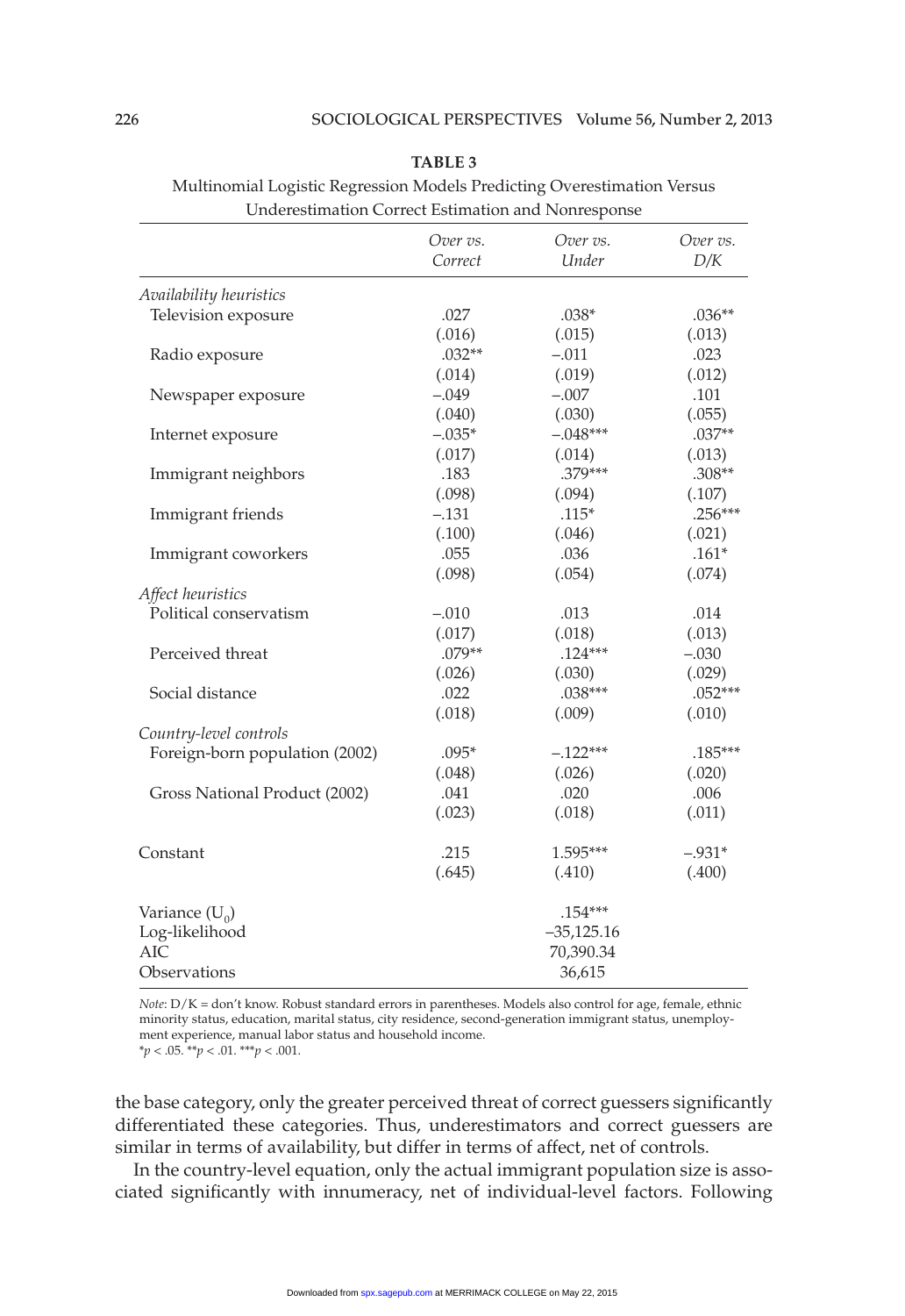#### *Too many immigrants?* 227

the descriptive patterns in Table 2, more immigrants in one's country predicts a greater likelihood of overestimation versus nonresponse and guessing correctly. However, more immigrants are also associated with a greater likelihood of underestimation. Thus, a larger immigrant population does not simply lead to inflated perceptions. The country-level variance component  $(U_0)$  suggests that a significant amount of between-country variation remains net of GNP and immigrant population size. However, the variables included account for roughly half of the total variation from a base model without controls (not shown).

Keeping these patterns in mind, I consider the association between innumeracy and support for immigrant social exclusion and deportation in Table 4 using multilevel regression. I treat the innumeracy categories as independent variables with correct estimation acting as the reference category.13 The initial models focus on the innumeracy associations net of the individual and country controls, which are included in all models. I then add availability heuristic controls to assess their explanatory power over the innumeracy coefficients. Finally, I include affect heuristic controls, which are likely to explain much of the differences between innumeracy categories.

Looking at the individual- and country-level variance components (r and  $U_0$ ), the overwhelming majority of the total variation in exclusion (nearly 95 percent) occurs between individuals. However, the country-level equation indicates that support for exclusion decreases with greater GNP but increases with a larger immigrant population, net of individual-level controls. This follows Blalock (1967), who claimed that a large out-group population (many immigrants) competing for scarce resources (low GNP) would generate intergroup hostility (Quillian 1995). While significant, these factors explain little of the small country-level variance component relative to a base model without controls (not shown).15

Net of individual and country controls, underestimators exhibit support for immigrant exclusion about .07 points lower than correct guessers. In terms of magnitude, this corresponds to about one-tenth of a standard deviation on the exclusionism scale.14 Alternatively, overestimators and nonresponders both express greater support for exclusionism relative to correct guessers. While the overestimator coefficient is slightly larger than that of nonresponders, the two are statistically equivalent ( $\chi^2 = .83$ ,  $p = .36$ ).

The addition of availability controls in the next model results in minimal change to the over- and underestimator coefficients. This suggests that while media exposure and contact can account for some of the existence in innumeracy, the resulting faulty estimates are of little consequence for the endorsement of social exclusion. Conversely, availability accounts for about one-third of the nonresponse coefficient magnitude. This suggests that the lack of cognitive availability, particularly immigrant contact, contributes to the association between nonresponse and greater support for exclusion.

The inclusion of the affect heuristic controls in the next model pushes this nonresponder coefficient to zero. They also explain the significant overestimation coefficient and account for more than four-fifths of its magnitude.16 However, a significant difference between underestimators and correct guessers remains net of all controls. While the coefficient is reduced by about 40 percent from the previous model, its robustness suggests that negative innumeracy may associate directly with reduced immigrant exclusion.<sup>17</sup>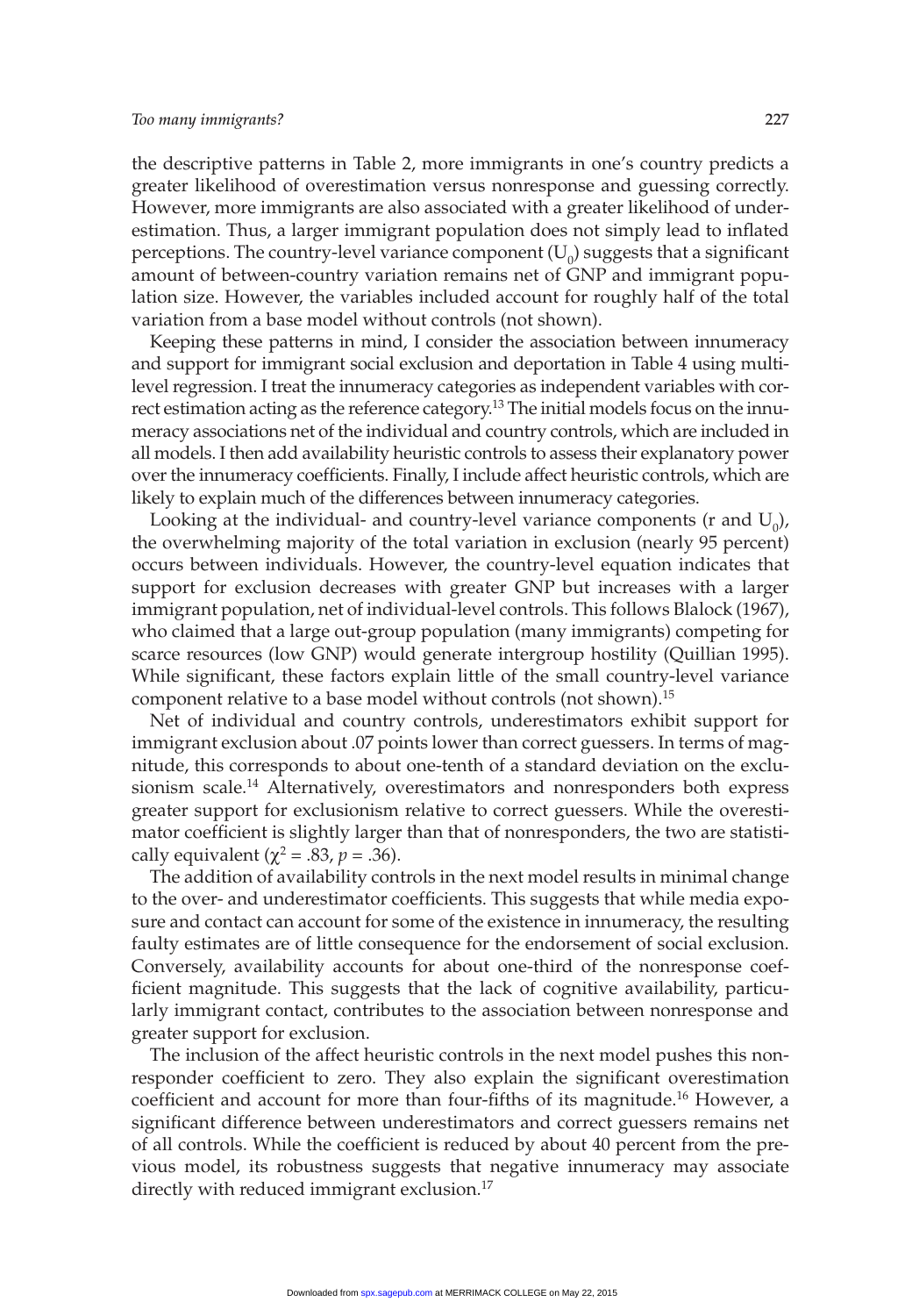|                                  | Immigrant Exclusion    |                        |                        | Willingness to Deport |                        |                        |
|----------------------------------|------------------------|------------------------|------------------------|-----------------------|------------------------|------------------------|
| Innumeracy                       |                        |                        |                        |                       |                        |                        |
| Underestimators                  | $-.071**$<br>(.022)    | $-.067**$<br>(.021)    | $-.041**$<br>(.013)    | $-.090**$<br>(.030)   | $-.108**$<br>(.034)    | $-.010$<br>(.031)      |
| Overestimators                   | $.080***$<br>(.015)    | $.078***$<br>(.013)    | .015<br>(.015)         | $.164***$<br>(.030)   | $.143***$<br>(.025)    | $.106***$<br>(.032)    |
| Nonresponders                    | $.072***$<br>(.019)    | $.047*$<br>(.022)      | $-.003$<br>(.017)      | $.104**$<br>(.033)    | .053<br>(.029)         | .033<br>(.034)         |
| Availability<br>heuristics       |                        |                        |                        |                       |                        |                        |
| Television<br>exposure           |                        | $.017***$<br>(.005)    | $.008*$<br>(.004)      |                       | $.026***$<br>(.006)    | $.019***$<br>(.004)    |
| Radio exposure                   |                        | $-.011*$<br>(.005)     | $-.005$<br>(.003)      |                       | $-.011$<br>(.012)      | .001<br>(.008)         |
| Newspaper<br>exposure            |                        | $-.041***$<br>(.008)   | $-.024***$<br>(.006)   |                       | $-.046**$<br>(.017)    | $-.024$<br>(.016)      |
| Internet<br>exposure             |                        | $-.025***$<br>(.004)   | $-.010***$<br>(.003)   |                       | $-.043***$<br>(.007)   | $-.024***$<br>(.004)   |
| Immigrant<br>neighbors           |                        | $-.058***$<br>(.010)   | $-.031***$<br>(.009)   |                       | $-.075***$<br>(.020)   | $-.041**$<br>(.015)    |
| Immigrant<br>friends             |                        | $-.202***$<br>(.017)   | $-.079***$<br>(.018)   |                       | $-.252***$<br>(.030)   | $-.106***$<br>(.016)   |
| Immigrant<br>coworkers           |                        | $-.058***$<br>(.014)   | $-.024$<br>(.014)      |                       | $-.031$<br>(.022)      | .010<br>(.021)         |
| Affect heuristics<br>Political   |                        |                        | $.019***$              |                       |                        | $.033***$              |
| conservatism<br>Perceived threat |                        |                        | (.005)<br>$.177***$    |                       |                        | (.005)<br>$.247***$    |
| Social distance                  |                        |                        | (.010)<br>$.044***$    |                       |                        | (.017)<br>$.051***$    |
| Country-level                    |                        |                        | (.004)                 |                       |                        | (.005)                 |
| controls                         |                        | $.016***$              |                        | $-.001$               | $-.010$                |                        |
| Foreign-born<br>population       | $.018***$<br>(.002)    | (.001)                 | $.011***$<br>(.002)    | (.006)                | (.008)                 | $-.022***$<br>(.002)   |
| <b>Gross National</b><br>Product | $-.015***$<br>(.001)   | $-.005*$<br>(.002)     | $-.004***$<br>(.001)   | $-.028***$<br>(.005)  | $-.010**$<br>(.004)    | $-.009**$<br>(.003)    |
| Constant                         | 1.982***<br>(.059)     | 1.828***<br>(.058)     | $.381***$<br>(.077)    | $4.310***$<br>(.121)  | 3.994***<br>(.103)     | $2.030***$<br>(.131)   |
| Variance (r)<br>Variance $(U_0)$ | $.474***$<br>$.026***$ | $.456***$<br>$.038***$ | $.345***$<br>$.027***$ | .898***<br>$.192***$  | $.863***$<br>$.114***$ | $.662***$<br>$.131***$ |

# **TABLE 4**

Multilevel Regression Models Predicting Support for Immigrant Social Exclusion and Willingness to Deport Immigrants

*(Continued)*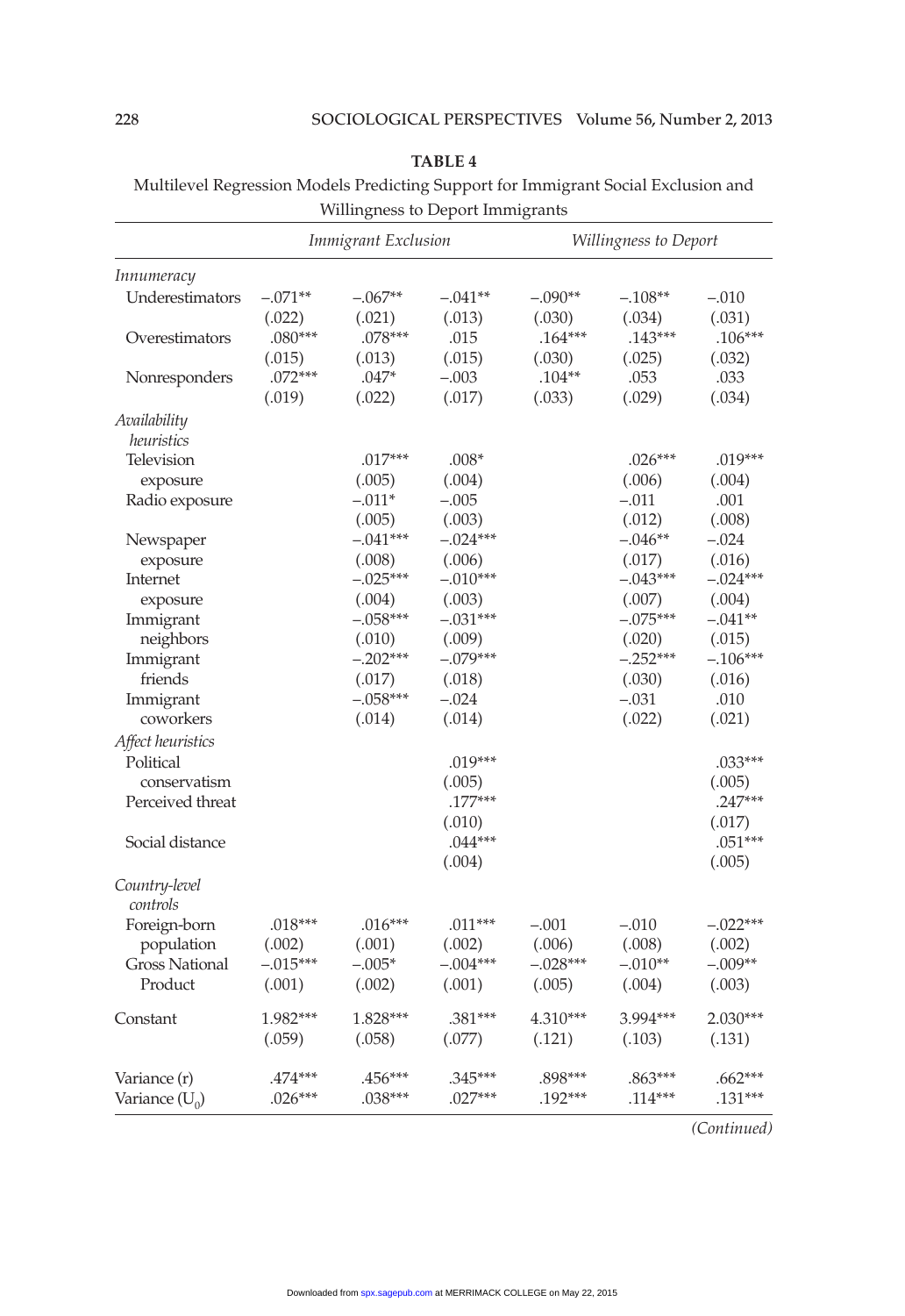#### **TABLE 4**

Multilevel Regression Models Predicting Support for Immigrant Social Exclusion and Willingness to Deport Immigrants (Continued)

|                                                | Immigrant Exclusion |                     |                                                                                                      |                     | <i>Willingness to Deport</i> |                     |
|------------------------------------------------|---------------------|---------------------|------------------------------------------------------------------------------------------------------|---------------------|------------------------------|---------------------|
| Log-likelihood<br>AIC -<br><b>Observations</b> | 72.902.79<br>36.615 | 71.556.09<br>36.615 | $-36,433.40$ $-35,983.71$ $-30,866.06$ $-47,526.02$ $-46,857.92$ $-43,824.20$<br>61.788.11<br>36.615 | 95.088.03<br>36.615 | 93.765.84<br>36.615          | 84.532.60<br>36.615 |

*Note*: Robust standard errors in parentheses. All models control for age, female, ethnic minority status, education, marital status, city residence, second-generation immigrant status, unemployment experience, manual labor status, and household income.

\**p* < 0.05. \*\**p* < 0.01. \*\*\**p* < 0.001.

The next set of models predicting willingness to deport displays greater variation between countries, although the majority (more than 80 percent) exists between individuals. GNP and immigrant population size are both associated with less restrictive policy positions, although the latter is not significant until the final model. Combined, these factors explain roughly 30 percent of the country-level variance component  $(U_0)$  relative to models without controls (not shown).

The innumeracy patterns are initially similar to those for exclusion. All innumeracy categories are significantly different than correct guessers, with overestimators and nonresponders expressing a greater willingness to deport and underestimators expressing less. With the addition of availability controls in the next model, the nonresponse coefficient loses significance and about half of its magnitude. This again is due largely to the limited sources of available information with which nonresponders can formulate estimates. The overand underestimator coefficients decrease and increase by about 15 percent, respectively, net of availability. The slight suppression among underestimators is due to their higher mean level of friendship contact, which is associated negatively with willingness to deport.

The addition of affect controls in the final model accounts for the significance of the underestimation coefficient. Thus, unlike support for social exclusion, willingness to deport is equal between underestimators and correct guessers net of perceived threat and social distance. Conversely, the difference between overestimators and correct guessers remains highly significant and maintains more than three-quarters of its magnitude from the previous model.

#### **DISCUSSION AND CONCLUSION**

Many citizens respond negatively to the presence of immigrants. This often results in support for restrictive laws like Arizona's SB 1070 or anti-immigration political parties. The current study's focus on innumeracy regarding immigrants as one possible contributing factor to such political positions provides multiple contributions that advance the existing literature.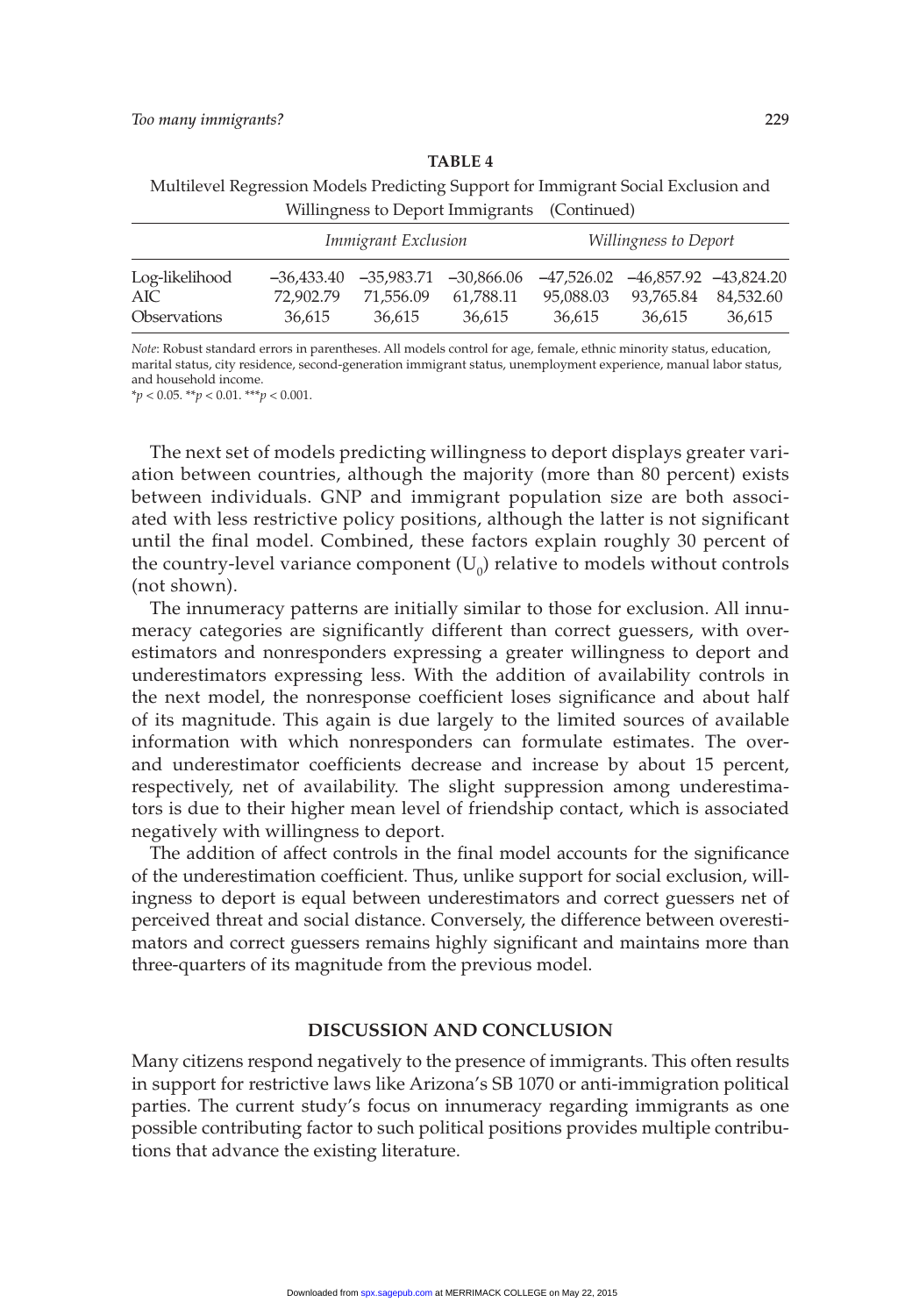#### **The Distribution of Innumeracy Regarding Immigrant Populations Is More Nuanced Than Indicated in Existing Studies**

Rather than simply being synonymous with overestimation, substantial percentages either underestimate or provide no response in all of the countries considered. This finding does not change the fact that overestimation is common throughout much of Europe. Rather, it indicates that inflated perceptions are not as ubiquitous as portrayed in many existing studies (Alba et al. 2005; Herda 2010; Hjerm 2007; Semyonov et al. 2008; Sides and Citrin 2007). Thus, the innumeracy literature has advanced without full consideration of the entire spectrum of this phenomenon. All three forms represent factual ignorance that may have implications for immigrant-related policy positions or other outcomes. Thus, innumeracy is a multidirectional and multifaceted phenomenon. Future research should incorporate the alternative operationalization presented when describing the extent of innumeracy.

# **The Integration of Heuristic Decision-Making Into Herda's (2010) Framework Advances the Theoretical Understanding of the Innumeracy Phenomenon**

The availability and affect heuristics provide an established social psychological justification for the hypothesized innumeracy predictors, which strengthen Herda's assertions. These factors acted as a guide for characterizing underestimators and nonresponders and a means to understand the association between innumeracy and anti-immigrant policy positions. The strengthened theoretical framework will be useful for orienting future considerations of innumeracy.

However, there is still room for growth. I do not claim to capture all of the relevant heuristic strategies or components, but hope to provide a foundation upon which future research can build. For example, contact outside of one's neighborhood or anecdotal accounts from significant others were not considered in the ESS. Future studies should examine additional availability and affective measures that may promote innumeracy of all varieties.

# **Availability and Affect Heuristics Distinguish Underestimators and Nonresponders from Overestimators**

The current results confirm high levels of television exposure, neighborhood immigrant contact, and negative affect among overestimators (Herda 2010). Underestimators differ in that they display greater internet exposure, immigrant friendship, and coworker contact, but low negative affect. They also tend to rank highly in terms of socioeconomic status. The affect patterns suggest that negative views of immigrants are associated with overestimation, while positive views are associated with underestimation. The availability patterns are less consistent in that some sources are associated with overestimation and others with underestimation. This may result from variation in information quality across different sources (Herda 2010). The disparate patterns indicate a need for further research as the current study cannot assess the quality of information observed. In particular, it would be useful to identify the reasons why television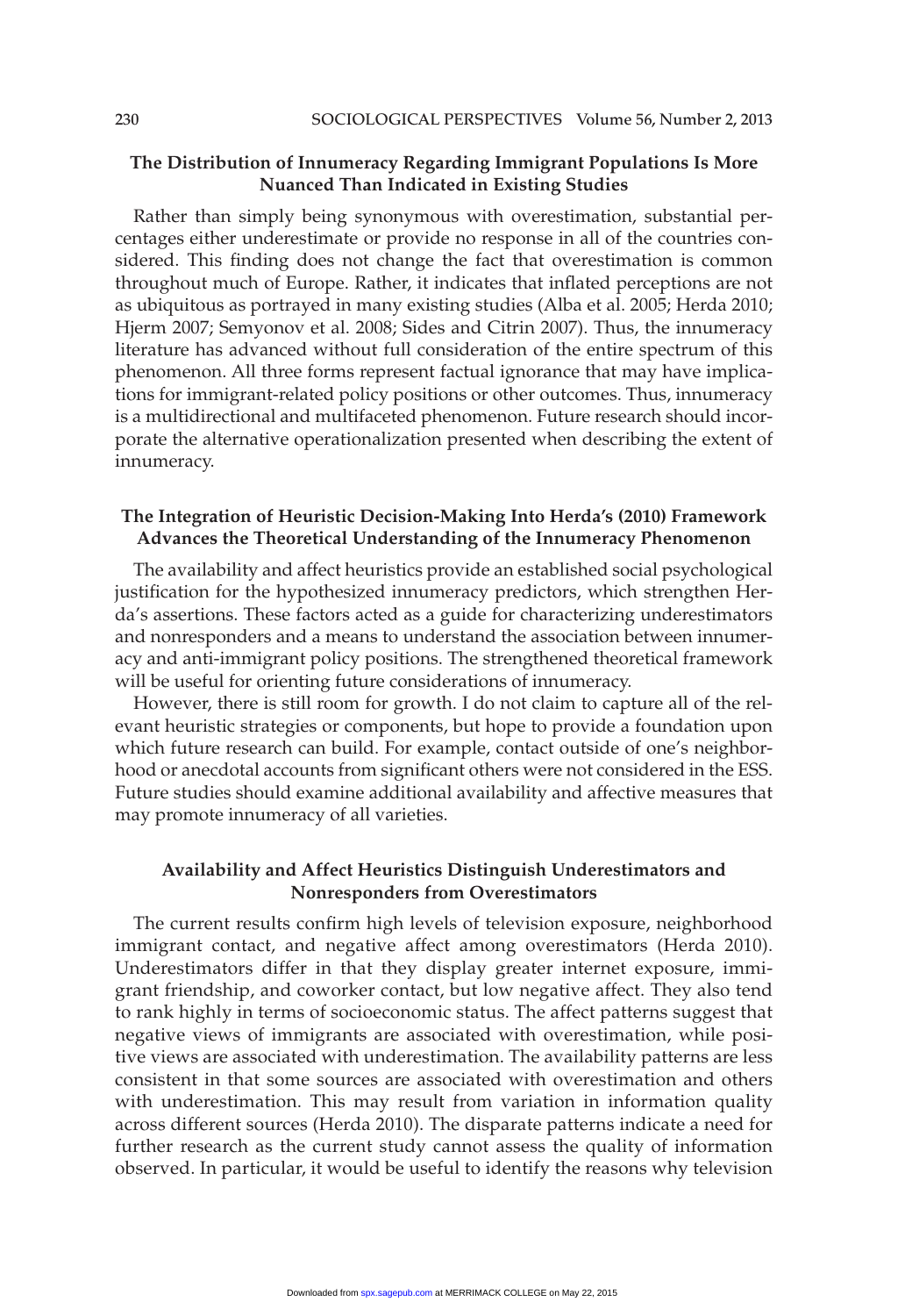#### *Too many immigrants?* 231

and internet associate with opposing biases. Such an analysis may lead to strategies to improve the messages emanating from the mass media with the goal of a better informed public.

Further, nonresponders represent a unique form of innumeracy characterized by low levels of all forms of cognitive availability, save for television and high levels of negative affect. The lack of retrievable evidence regarding immigrants likely explains their reticence to estimate. Limited contact seems particularly important as it serves to differentiate nonresponders from both over- and underestimators. The contact hypothesis views intergroup interaction as a way to promote understanding of out-groups, which may also be necessary for respondents to feel confident enough to offer size estimates (Allport 1954/1979; Miller and Brewer 1984; Pettigrew 1988b). Regardless, the findings suggest that nonresponders are unique and should be considered by future innumeracy studies alongside over- and underestimators.

# **Innumeracy Is Associated with Support for Anti-Immigrant Policy, but in Opposing Directions**

Following existing research (Alba et al. 2005; Semyonov et al. 2008; Sides and Citrin 2007), overestimation is associated with greater anti-immigrant policy support in initial models. This is true of nonresponders as well, before introducing the full list of availability and affect controls. Conversely, underestimators express comparatively less support for both outcomes. This unique finding suggests that innumeracy is associated both with negative and positive immigrant policy orientations, depending on its direction. This again highlights that innumeracy is more nuanced and multifaceted than portrayed in the existing literature.

While availability heuristics serve to differentiate over- and underestimators (Herda 2010), they explain little of the over- and underestimator associations with policy support. This suggests that the faulty estimates that result from contact or the mass media have little implication for policy orientations. Instead, availability heuristics seem to be more important for leading respondents to offer an estimate. They account for much of the significant nonresponse coefficients likely because nonresponders lack the understanding regarding immigrants that would come from interpersonal contact.

The current results support Herda (2010) and Semyonov et al. (2004) in that affect heuristics are most effective in explaining the association between innumeracy and anti-immigrant policies. Building on this finding, it appears that both the negative perceptions of overestimators and the positive perceptions of underestimators work to explain these innumeracy associations. However, the significant innumeracy slopes remaining net of all controls are contrary to Semyonov et al. (2004), whose coefficients were explained completely by threat perceptions. The lingering associations in the current study suggest that overestimation is associated directly with an increased willingness to deport, while underestimation is associated directly with a decreased willingness to exclude. This possibility suggests that innumeracy may be more consequential than indicated by the previous literature. However, given existing findings to the contrary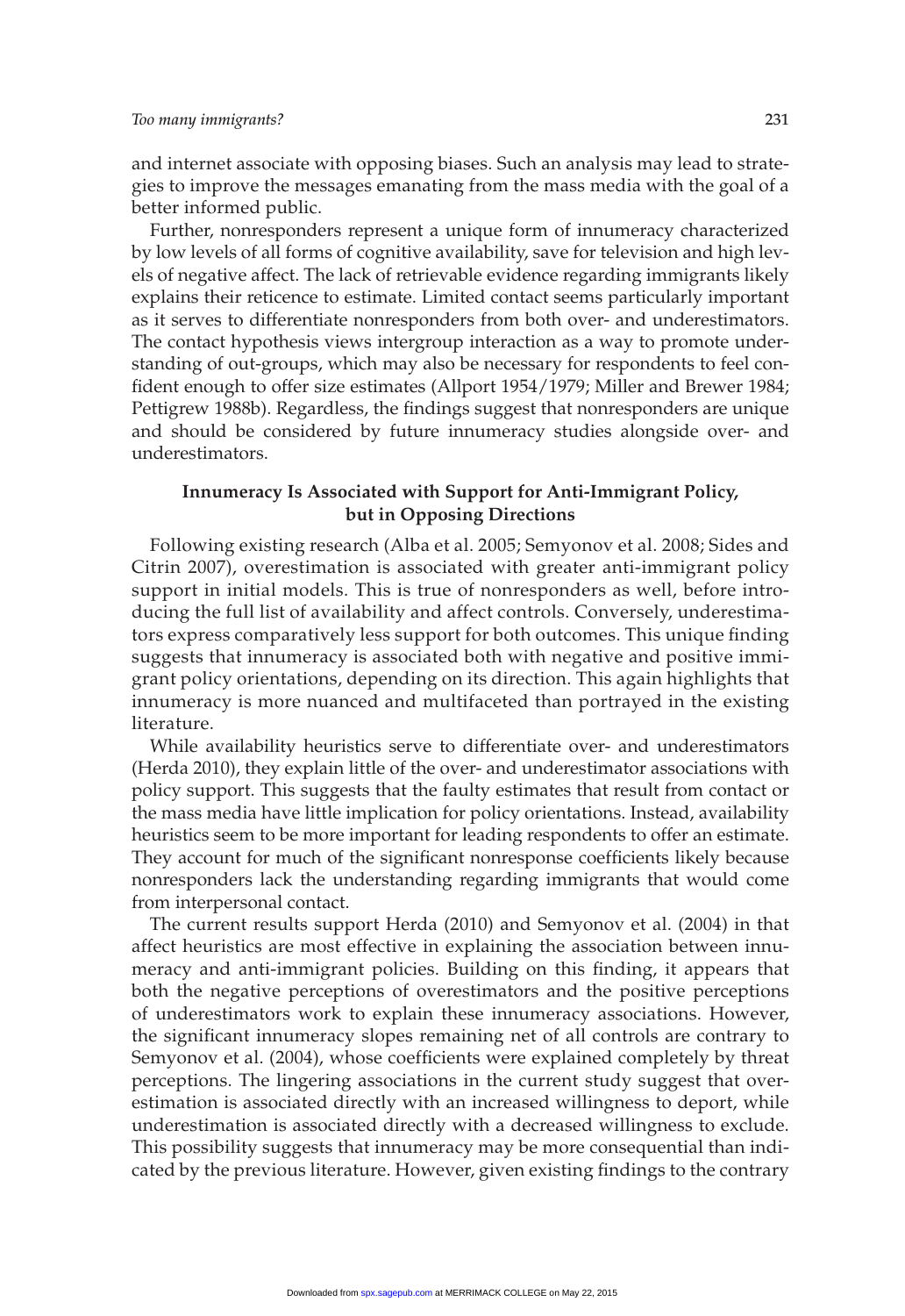and the possibilities of measurement error and social desirability bias, further research is necessary to establish firmly a direct link between innumeracy and policy positions.

A direct link would provide further evidence for the often recommended strategy of disseminating correct information (Alba et al. 2005; Nadeau et al. 1991; Sides and Cirtin 2007; Sigelman and Niemi 2001). The logic of these researchers being that the truth will eliminate innumeracy and subsequently reduce anti-immigrant sentiment and exclusionary orientations. However, this policy recommendation should be considered cautiously as the entire innumeracy literature, the current study included, suffers from causal ordering assumptions that cannot be verified with cross-sectional data. Of particular importance is whether innumeracy causes negative affect or if negative affect causes innumeracy. The current study assumes the latter, but the former is common in the literature. Assuming the former, correct information will likely remedy negative affect and reduce support for anti-immigrant policy. However, assuming the latter, it is doubtful that correcting innumeracy will change the affect that underlies faulty perceptions. Another point to consider given the current findings is the potential changes in policy preferences among those who underestimate. What will happen to their threat perceptions if they are brought to the realization that the immigrant population is much larger than they perceived? Similarly, among nonresponders it is impossible to know whether the truth will allay or exacerbate their threat perceptions.

Thus, a necessary next step for innumeracy research is to ascertain the true causal patterns. Experimental and longitudinal analyses hold the most promise for new findings. The former may be used to determine the changes, if any, to orientations toward immigrants after correcting innumeracy. The latter will be useful to examine the temporal relationship between innumeracy and attitudes. It can be used to explore changes in innumeracy relative to fluctuations in the actual percent immigrant or in the wake of highly publicized immigrant-related news events. Such studies require that future surveys continue to measure respondents' immigrant and minority size perceptions.

Nevertheless, there is increasing interest in innumeracy about immigrant populations and the degree to which it explains support for legislation like Arizona's SB1070 or the success of anti-immigrant parties in Europe. The current study provides valuable results that expand our understanding of innumeracy, both theoretically and empirically. Future research should continue to view the phenomenon as both highly nuanced and multidirectional.

**Acknowledgments:** The author thanks Mary Jackman, Dina Okamoto, William McCarthy, Diane Felmlee, Bradford Jones, and several anonymous reviewers for their advice related to this article.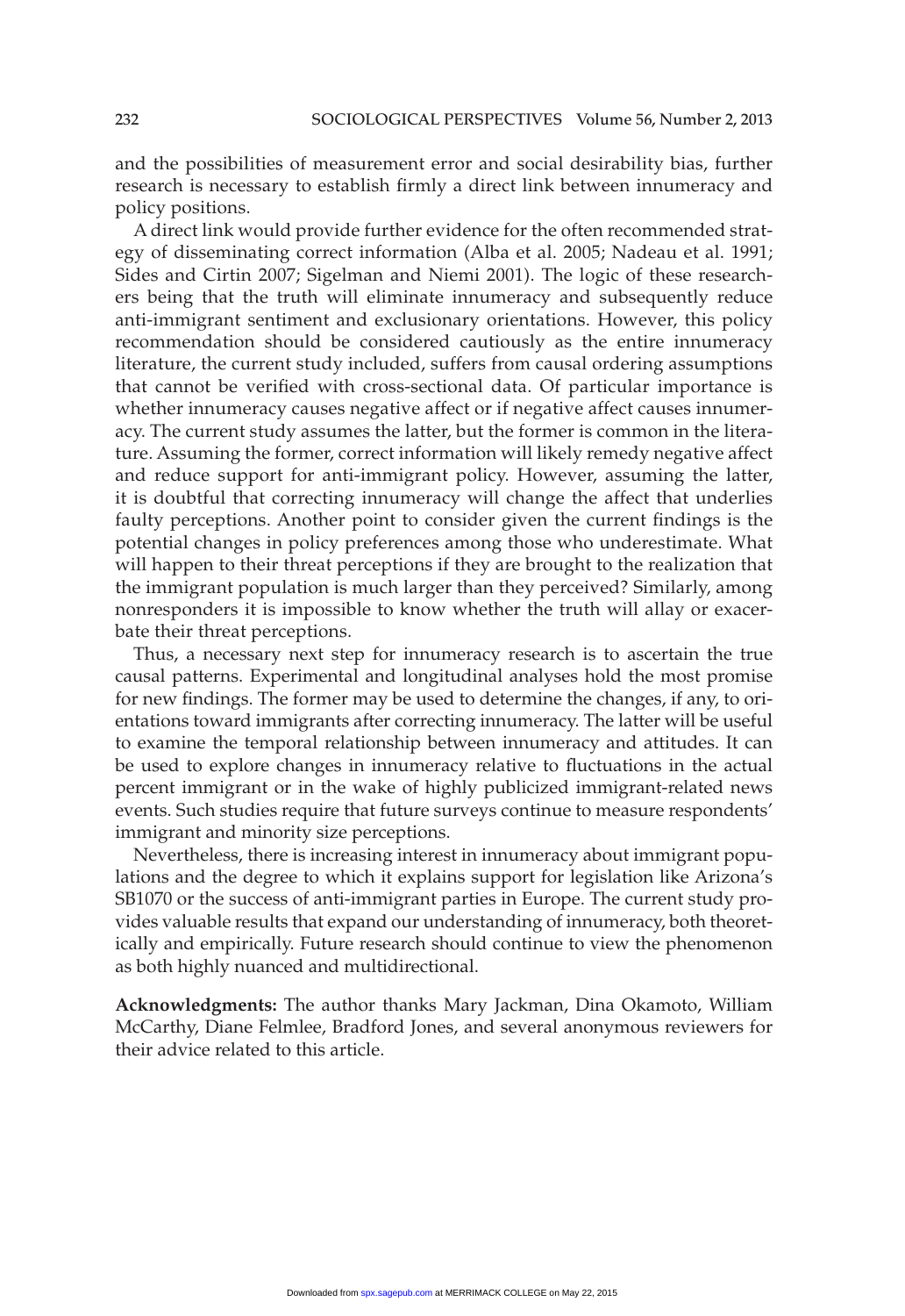| ×  |
|----|
| ۰, |

| <b>APPENDIX</b> |
|-----------------|
|-----------------|

# Variable Descriptions

| Variable                              | Description                                                                                                                                                                                                               |
|---------------------------------------|---------------------------------------------------------------------------------------------------------------------------------------------------------------------------------------------------------------------------|
| Immigrant social exclusionism         |                                                                                                                                                                                                                           |
| Allow different immigrants            | To what extent do you think [country] should allow<br>people of a different race/ethnicity than the respondent<br>should be allowed in [country]? $(1 = \text{many}; 4 = \text{none})$                                    |
| Allow similar immigrants              | How about people from a different race or ethnic group<br>than most [country] people? $(1 = \text{many}; 4 = \text{none})$                                                                                                |
| Allow poor European<br>immigrants     | To what extent do you think [country] should allow<br>people from poorer countries in Europe to come and<br>live here? $(1 = \text{many}; 4 = \text{none})$                                                               |
| Allow poor non-European<br>immigrants | To what extent do you think [country] should allow<br>people from poorer countries outside Europe to come<br>and live here? $(1 = \text{many}; 4 = \text{none})$                                                          |
| Willingness to deport immigrants      |                                                                                                                                                                                                                           |
| Send back criminal<br>immigrants      | If people who have come to live here commit any crime,<br>they should be made to leave. $(1 = \text{strongly disagree})$<br>$5 =$ strongly agree)                                                                         |
| Send back unemployed<br>immigrants    | If people who have come to live and work here are un-<br>employed for a long period, they should be made to<br>leave. $(1 =$ strongly disagree; $5 =$ strongly agree)                                                     |
| Innumeracy                            |                                                                                                                                                                                                                           |
| Perceived immigrant group<br>size     | Out of every 100 people living in [country], how many<br>do you think were born outside [country]?                                                                                                                        |
| Percent foreign born                  | Based on OECD and NSAS estimates                                                                                                                                                                                          |
| Correct estimators                    | Between -1 and 1 points around the actual percent<br>foreign born                                                                                                                                                         |
| Underestimators                       | Less than or equal to 1 point below the actual percent<br>foreign born                                                                                                                                                    |
| Overestimators                        | More than or equal to 1 point above the actual percent<br>foreign born                                                                                                                                                    |
| Nonresponders                         | Provided no estimate of the actual percent foreign born                                                                                                                                                                   |
| Perceived threat                      |                                                                                                                                                                                                                           |
| Jobs                                  | Would you say that people who come to live here have<br>generally take jobs away from workers in [country],<br>or generally create new jobs?                                                                              |
| Health and welfare                    | Most people who come to live here work and pay taxes.<br>They also use health and welfare services. On balance,<br>do you think people who come here take out more<br>than they put in or put in more than they take out? |
| Economy                               | Would you say that it is generally bad or good for<br>[country]'s economy that people come to live here<br>from other countries?                                                                                          |

*(Continued)*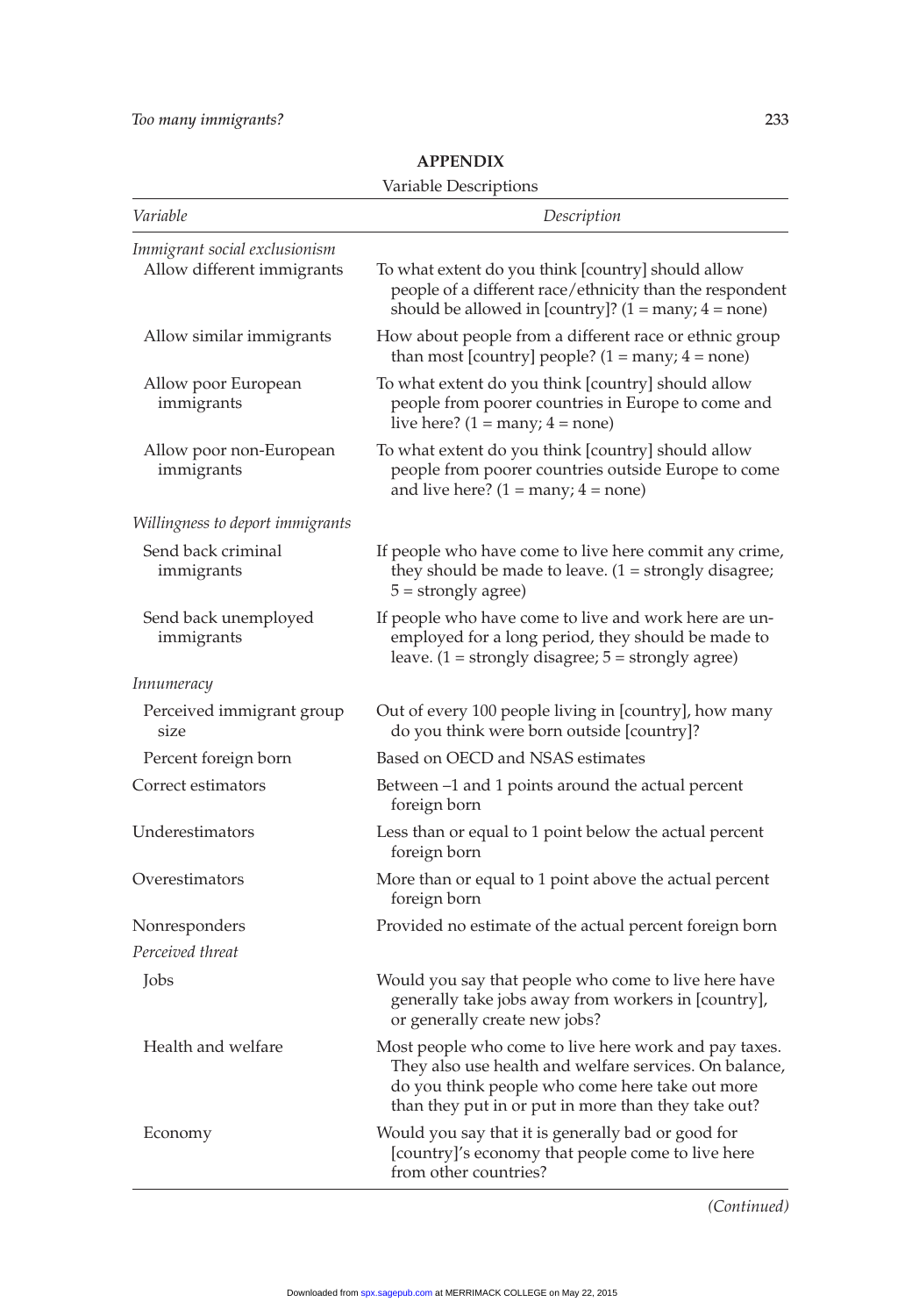|                           | Variable Descriptions                                                                                                                                                                                                                           |
|---------------------------|-------------------------------------------------------------------------------------------------------------------------------------------------------------------------------------------------------------------------------------------------|
|                           | (Continued)                                                                                                                                                                                                                                     |
| Variable                  | Description                                                                                                                                                                                                                                     |
| Culture                   | Would you say that [country]'s cultural life is generally<br>undermined or enriched by people coming to live here<br>from other countries?                                                                                                      |
| Country                   | Is [country] made a worse or better place to live by<br>people coming to live here from other countries?                                                                                                                                        |
| Crime                     | Are [country]'s crime problems made worse or better by<br>people coming to live here from other countries?                                                                                                                                      |
| Immigrant social distance |                                                                                                                                                                                                                                                 |
| <b>Boss</b>               | How much would you mind or not mind if someone<br>like this was appointed your boss?                                                                                                                                                            |
| Marriage                  | How much would you mind or not mind if someone<br>like this married a close relative of yours?                                                                                                                                                  |
| Political conservatism    | In politics people sometimes talk of "left" and "right."<br>Using this card, where would you place yourself on<br>this scale? $(0 = left; 10 = right)$                                                                                          |
| Immigrant contact         |                                                                                                                                                                                                                                                 |
| Immigrant friends         | Do you have any friends who have come to live in<br>[country] from another country? $(0 = no, none at all;$<br>$1 = yes$ , a few/many)                                                                                                          |
| Immigrant neighbors       | How would you describe the area where you currently<br>live? $(0 = an area where almost nobody is of a differ-$<br>ent race or ethnic group from most [country] people;<br>$1 = some / many people are of a different race or ethnic$<br>group) |
| Immigrant coworkers       | Do you have any colleagues at work who have come to<br>live in [country] from another country? $(0 = no, none)$<br>at all; $1 = yes$ , several/a few)                                                                                           |
| Media exposure            |                                                                                                                                                                                                                                                 |
| Television time           | On an average weekday, how much time, in total, do<br>you spend watching television? $(0 = no$ time at all;<br>$7 =$ more than 3 hours)                                                                                                         |
| Political newspaper time  | How much of your time reading the newspaper is spent<br>reading articles about politics and current affairs?<br>$(0 = no$ time at all; $7 = more$ than 3 hours)                                                                                 |
| Political radio time      | How much of your time listening to the radio is spent<br>listening to news or programmes about politics and<br>current affairs? ( $0 =$ no time at all; $7 =$ more than<br>3 hours)                                                             |

# **APPENDIX**

*(Continued)*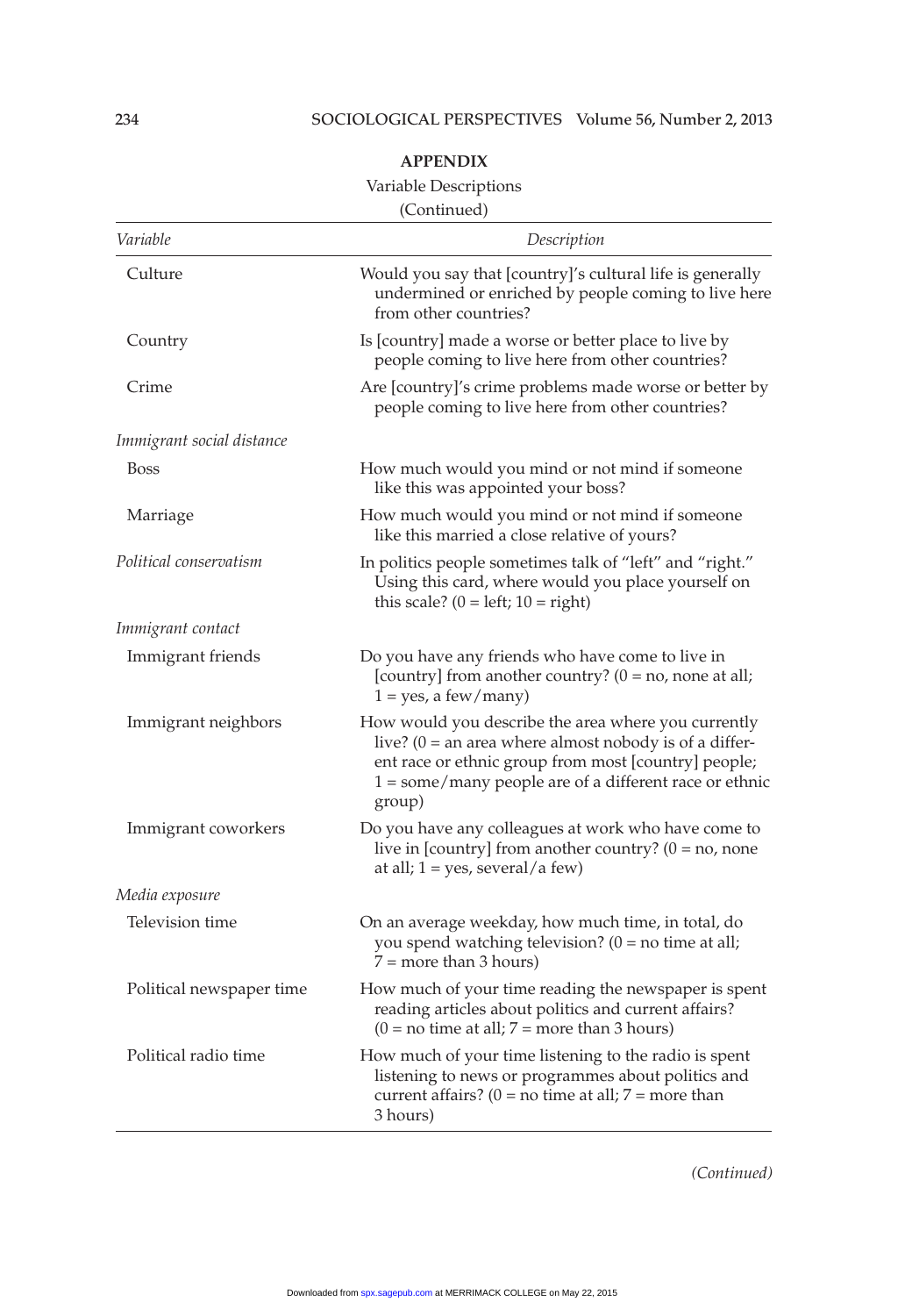| rafiavic Bescriptions<br>(Continued) |                                                                                                                                                                        |  |  |  |
|--------------------------------------|------------------------------------------------------------------------------------------------------------------------------------------------------------------------|--|--|--|
| Variable                             | Description                                                                                                                                                            |  |  |  |
| Internet use                         | How often do you use the internet, the World Wide Web,<br>or e-mail – whether at home or at work – for your<br>personal use? ( $0 = no$ access/never; $6 =$ every day) |  |  |  |
| Demographics                         |                                                                                                                                                                        |  |  |  |
| Age                                  | Year of birth subtracted from the survey year 2002                                                                                                                     |  |  |  |
| Female                               | Biological sex of respondent (female $= 1$ )                                                                                                                           |  |  |  |
| Education                            | How many years of full time education have you<br>completed?                                                                                                           |  |  |  |
| Ethnic minority status               | Do you belong to a minority ethnic group in [country]?<br>(ethnic minority $= 1$ )                                                                                     |  |  |  |
| Second-generation status             | Was your mother/father born in [country]? $(0 = \text{mother})$<br>and father native born; $1 =$ immigrant mother or<br>father)                                        |  |  |  |
| Unemployment experience              | Have you ever been unemployed and seeking work for a<br>period of more than three months? (unemployed $= 1$ )                                                          |  |  |  |
| Income                               | If you add up the income from all sources, which letter<br>describes your household's total net income?                                                                |  |  |  |
| Married                              | Could I ask about your current legal marital status?<br>Which description best apples to you? (married $= 1$ )                                                         |  |  |  |
| City residence                       | Which best describes the area where you live? (city<br>$residence = 1$                                                                                                 |  |  |  |
| Manual labor                         | Skilled and semi-unskilled laborer = 1                                                                                                                                 |  |  |  |

# **APPENDIX**

Variable Descriptions

# **NOTES**

- 1. This pattern is not universal, as others find the opposite or no association (Dixon and Rosenbaum 2004; Oliver and Wong 2003; Taylor 1998; Wagner, van Dick, Pettigrew, and Christ 2003; Wagner, Christ, Pettigrew, Stellmacher, and Wolf 2006). Such patterns are understood through the contact hypothesis (Allport 1954/1979; Miller and Brewer 1984; Pettigrew 1988b). However, no studies have found an analogous association for innumeracy.
- 2. Affective factors occurring causally prior to innumeracy is a break from most studies, which assume that innumeracy causes perceived threat (Hjerm 2007; Semyonov et al. 2004; Semyonov et al. 2008; Sides and Citrin 2007). Since all studies have been cross-sectional, the correct order is unknown. Note, however, that the ESS asks fiftyfive political and attitudinal questions about immigrants before soliciting population size estimates. Thus, all respondents are prompted to make affective judgments before formulating estimates (Zajonc 1980, 1984).
- 3. Despite opposing causal assumptions between the current study and Semyonov et al. (2004), my expectation is the same: no association between innumeracy and policy outcomes net of affect.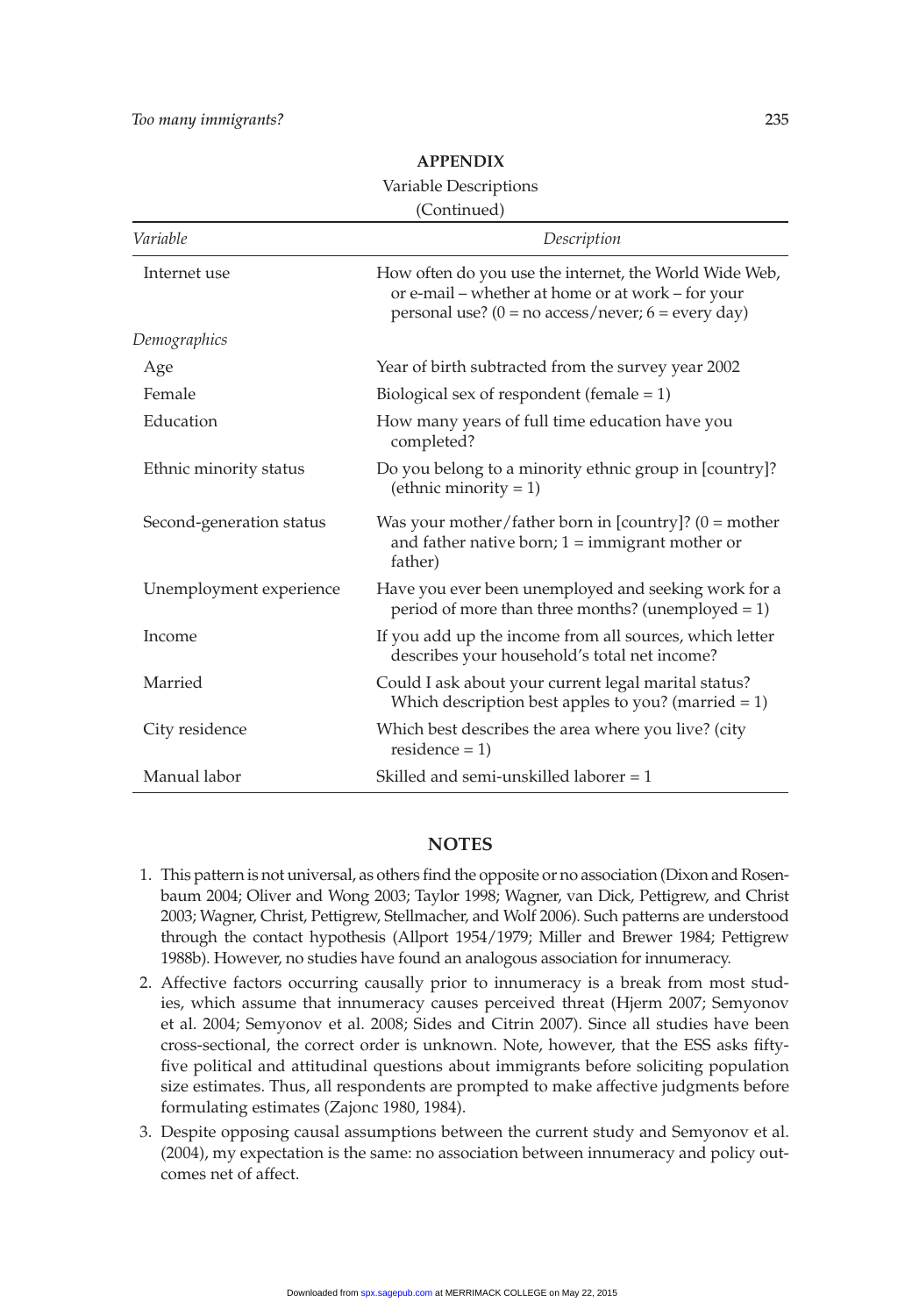- 4. These include Austria, Belgium, Czech Republic, Denmark, Finland, France, Germany, Greece, Hungary, Ireland, Italy, Luxembourg, the Netherlands, Norway, Poland, Portugal, Slovenia, Spain, Sweden, Switzerland, and the United Kingdom. I exclude Israel because of its unique immigration history.
- 5. Data are from the Organisation of Economic Cooperation and Development and the National Statistic Archive of Slovenia (2002).
- 6. The scale has Chronbach's alpha values of .90 and .70, respectively.
- 7. Conservatism is considered an affect heuristic because most recent anti-immigrant rhetoric has emerged from the political right (Semyonov et al. 2006). Left-right orientation is a useful affective indicator that does not mention immigrants.
- 8. I assume that affect is causally prior to policy positions. While this cannot be determined with cross-sectional data, the logic follows decades of research using threat or prejudice to predict race-based policy positions (Bobo 1983, 1999; Bobo and Hutchings 1994; Bobo and Tuan 2006; Ceobanu and Escandell 2010; McLaren 2003; Semyonov et al. 2004).
- 9. The scales have Chronbach's alphas of .84 and .83. A maximum likelihood factor analysis indicates that these and each of the anti-immigrant policy components load highly onto four latent factors  $(\chi^2 = 5.021.94, df = 33)$  corresponding to the variable constructions presented.
- 10. Innumeracy has no missing observations since nonresponse is considered meaningful. Among other variables, income had the most missing (32 percent), followed by conservatism (12 percent) and internet use (11 percent). The vast majority had less than 5 percent missing. Models estimated with only nonimputed cases or only imputed cases were similar to those presented.
- 11. Overestimation acts as the reference because it is the category of focus in the literature.
- 12. In an alternative model where underestimators were the base category, nonresponders had significantly less immigrant friends and internet, but more perceived threat.
- 13. Correct estimators are the reference for these models because their lack of innumeracy provides a natural contrast to the varying forms of innumeracy.
- 14. This relatively small magnitude is due in part to the grouping of underestimators of all degrees into a single category. In an alternative model with only correct guessers and underestimators, the effects of a continuously measured innumeracy variable suggested that support for exclusion and deportation decreased significantly with greater negative innumeracy.
- 15. Some of the Level 2 variance components in Table 4 increase with the introduction of individual-level controls. This unusual pattern is possible in multilevel models and results from a correlation between individual-level variables and country-level errors (Gelman and Hill 2007).
- 16. In models that further categorized overestimators into low, medium, and high degrees, the significant coefficients were explained similarly through affect controls.
- 17. With over 30,000 respondents, it is possible that these associations are matter of statistical significance over substantive importance. As a check, I stratified each model on the various individual-level controls. The patterns presented held in the majority of subsamples considered.

#### **REFERENCES**

Alba, Richard, Ruben G. Rumbaut, and Karen Marotz. 2005. "A Distorted Nation: Perceptions of Racial/Ethnic Group Sizes and Attitudes Toward Immigrants and Other Minorities." *Social Forces* 84:901–19.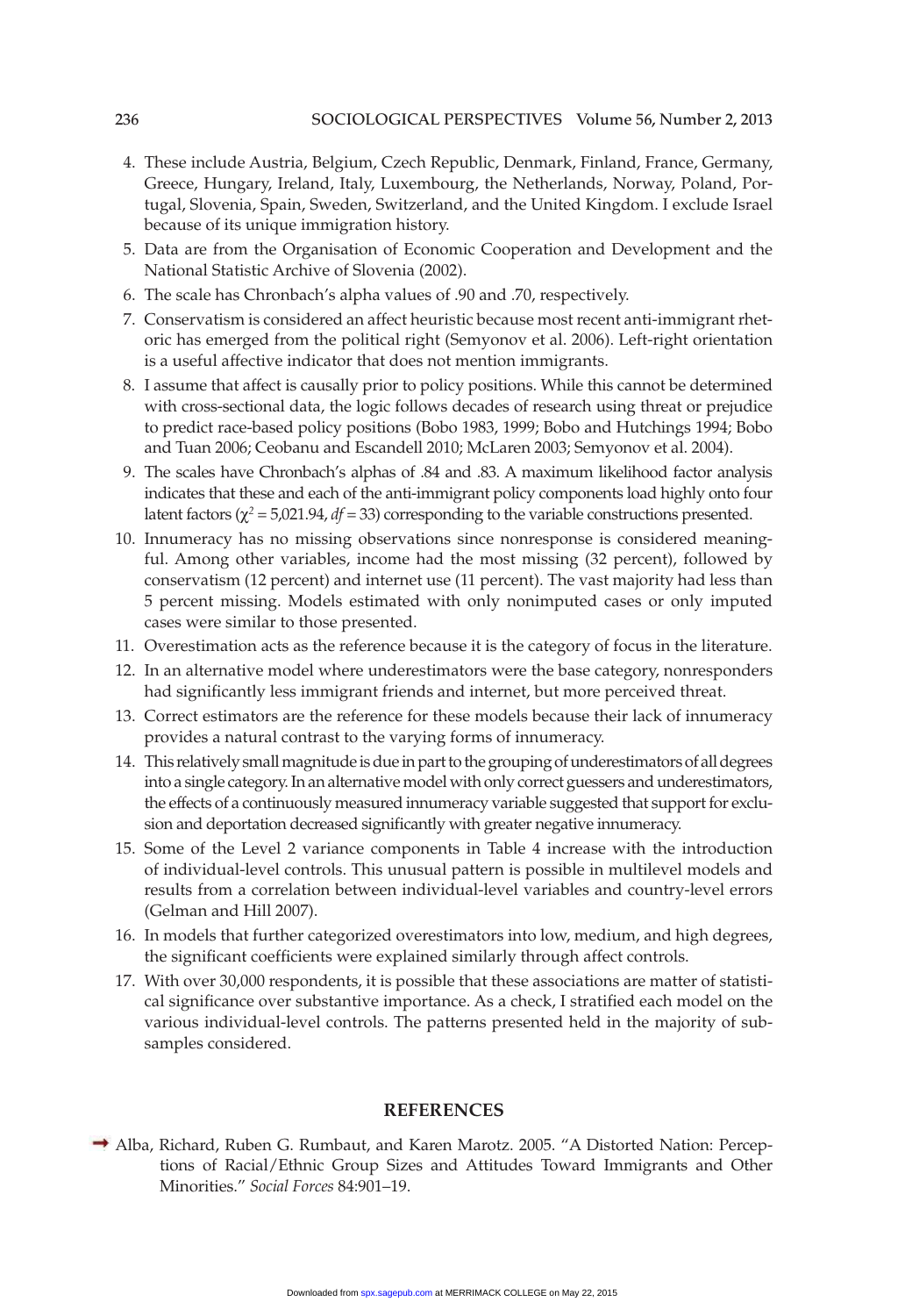Allport, Gordon W. 1954 [1979]. *The Nature of Prejudice*. Reading, MA: Addison.

Blalock, Hubert M., Jr. 1967. *Toward a Theory of Minority-Group Relations*. New York: Wiley.

- Blumer, Herbert. 1958. "Race Prejudice as a Sense of Group Position." *Pacific Sociological Review* 1:3–7.
- $\rightarrow$  Bobo, Lawrence. 1983. "Whites' Opposition to Busing: Symbolic Racism or Realistic Group Conflict?" *Journal of Personality and Social Psychology* 45:1196–210.
	- ———. 1999. "Prejudice as Group Position: Microfoundations of a Sociological Approach to Racism and Race Relations." *Journal of Social Issues* 55:445–72.
		- ———. 2000. "Race and Beliefs about Affirmative Action: Assessing the Effects of Interests Group Threat, Ideology, and Racism." Pp. 137–64 in *Racialized Politics: The Debate about Racism in America*, edited by D. O. Sears, J. Sidanus, and L. Bobo. Chicago: University of Chicago.
- ——— and Vincent L. Hutchings. 1994. "Perceptions of Racial Group Competition: Extending Blumer's Theory of Group Position to a Multiracial Social Context." *American Sociological Review* 61:951–72.
	- ——— and Mia Tuan. 2006. *Prejudice in Politics: Group Position, Public Opinion, and the Wisconsin Treaty Rights Dispute*. Cambridge, MA: Harvard University Press.
- Ceobanu, Alin M. 2010. "Usual Suspects? Public Views about Immigrants' Impact on Crime in European Countries." *International Journal of Comparative Sociology* 52: 114–31.
- and Xaier Escandell. 2010. "Comparative Analysis of Public Attitudes Toward Immigrants and Immigrations Using Multinational Survey Data: A Review of Theories and Research." *Annual Review of Sociology* 36:309–28.
- $\rightarrow$  Citrin, Jack and John Sides. 2008. "Immigration and the Imagined Community in Europe and the United States." *Political Studies* 56:33–56.
- Coltrane, Scott and Melinda Messineo. 2000. "The Perpetuation of Subtle Prejudice: Race and Gender Imagery in 1990s Television Advertising." *Sex Roles* 42:363–89.
	- Damasio, Antonio. 2005. *Descartes' Error: Emotion, Reason and the Human Brain*. New York: Penguin.
- Dixon, Jeffrey and Michael S. Rosenbaum. 2004. "Nice to Know You? Testing Contact, Cultural, and Group Threat Theories of Anti-Black and Anti-Hispanic Stereotypes." *Social Science Quarterly* 85:257–80.
	- Downs, Anthony. 1957. *An Economic Theory of Democracy*. New York: Harper.
- Finucane, Melissa L., Ali Alhakami, Paul Slovic, and Stephen M. Johnson. 2000. "The Affect Heuristic in Judgments of Risks and Benefits." *Journal of Behavioral Decision Making* 13:1–17.
	- Fossett, Mark A. and K. Jill Kiecolt. 1989. "The Relative Size of Minority Populations and White Racial Attitudes." *Social Science Quarterly* 70:820–35.
- Gallagher, Charles A. 2003. "Miscounting Race: Exploring Whites' Misperceptions of Racial Group Size." *Sociological Perspectives* 46:381–96.
	- Gelman, Andrew and Jennifer Hill. 2007. *Data Analysis Using Regression and Multilevel/Hierarchical Models*. New York: Cambridge University Press.
- Gigerenzer, Gerd and Wolfgang Gaissmaier. 2011. "Heuristic Decision Making." *Annual Review of Psychology* 62:451–82.
	- Giles, Michael W. 1977. "Percent Black and Racial Hostility: An Old Assumption Revisited." *Social Science Quarterly* 58:412–17.
- Gilliam, Franklin D., Jr., Nicholas A. Valentino, and Matthew N. Beckmann. 2002. "Where You Live and What You Watch: The Impact of Racial Proximity and Local Television News on Attitudes, Race and Crime." *Political Research Quarterly* 55:755–80.
- Glaser, James M. 1994. "Back to the Black Belt: Racial Environment and White Racial Attitudes in the South." *The Journal of Politics* 56:21–41.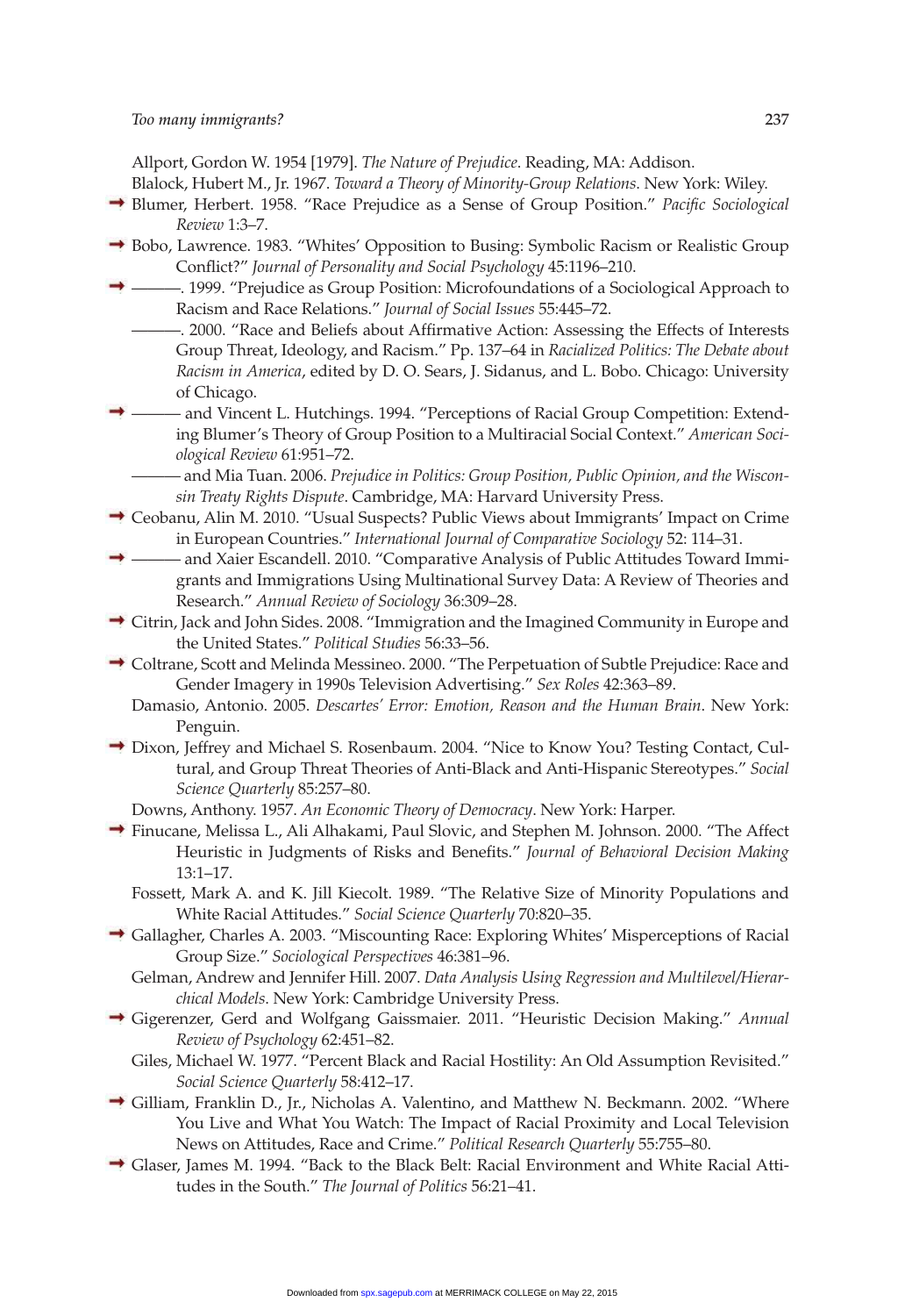- Gorodzeisky, Anastasia. 2010. "Focus Groups as a Tool in the Construction of Questionnaires: The Case of Discriminatory Attitudes." *Quality and Quantity*. Published Online, Jan. 7, 2010. doi: 10.1007/s11135-009-9287-y.
- ——— and Moshe Semyonov. 2009. "Terms of Exclusion: Public Views towards Admission and Allocation of Rights to Immigrants in European Countries." *Ethnic and Racial Studies* 32:401–23.
- Green, Eva G. T. 2009. "Who Can Enter? A Multilevel Analysis on Public Support for Immigration Criteria across 20 European Countries." *Group Processes and Intergroup Relations* 12:41–60.
- Gustofson, Joseph L. 2008. "Tokenism in Policing: An Empirical Test of Kanter's Hypothesis." *Journal of Criminal Justice* 36:1–10.
- $\rightarrow$  Herda, Daniel. 2010. "How Many Immigrants? Foreign Born Population Innumeracy in Europe." *Public Opinion Quarterly* 74:674–95.
- Hjerm. 2007. "Do Numbers Really Count? Group Threat Theory Revisited." *Journal of Ethnic and Migration Studies* 33:1253–75.
- $\rightarrow$  Jackson, Pamela Braboy, Peggy A. Thoits, and Howard F. Taylor. 1995. "Composition in the Workplace and Psychological Well-Being: The Effects of Tokenism on America's Black Elite." *Social Forces* 74:543–57.
	- Jowell, R. and the Central Coordinating Team. 2005. *European Social Survey 2002/2003: Technical Report*. London: Centre for Comparative Social Surveys, City University. French Specific Data. Norwegian Social Sciences Data Services [distributor]. Available at <http://ess.nsd.uib.no/.>
- Kanter, Rosabeth Moss. 1977. "Some Effects of Proportions of Group Life: Skewed Sex Ratios and Responses to Token Women." *American Journal of Sociology* 83:965–90.
	- Key, V. O. 1949. *Southern Politics in State and Nation*. New York: Knopf.
- Koopmans, Ruud and Susan Olzak. 2004. "Discursive Opportunities and the Evolution of Right-Wing Violence in Germany." *American Journal of Sociology* 110:198–230.
- Kunovich, Robert M. 2002. "Social Structural Sources of Anti-Immigrant Prejudice in Europe." *International Journal of Sociology* 32:39–57.
	- Legge, Jerome S., Jr. 2003. *Jews, Turks and Other Strangers: The Roots of Prejudice in Modern Germany*. Madison: University of Wisconsin.
	- LeVine, Robert A. and Donald T. Campbell. 1972. *Ethnocentrism: Theories of Conflict, Ethnic Attitudes and Group Behavior*. New York: Wiley.
- $\rightarrow$  McLaren, Lauren M. 2003. "Anti-Immigrant Prejudice in Europe: Contact, Threat Perception, and Preferences for the Exclusion of Migrants." *Social Forces* 81: 909–36.
	- Miller, Norman and Marilyn B. Brewer. 1984. *Groups in Contact: The Psychology of Desegregation*. New York: Academic.
- → Nadeau, Richard, Richard G. Niemi, and Jeffrey Levine. 1991. "Innumeracy About Minority Populations." *The Public Opinion Quarterly* 57:332–47.
	- National Statistical Archive of Slovenia. 2002. "Foreign Population in Slovenia by Country of Citizenship and Sex, 31.12.2002." Statistical Office of the Republic of Slovenia. Retrieved March 18, 2007 from <http://www.stat.si.>
- Oliver, J. Eric and Janelle Wong. 2003. "Intergroup Prejudice in Multiethnic Settings." *American Journal of Political Science* 47:567–82.
	- Paulos, John Allen. 1988. *Innumeracy: Mathematical Illiteracy and its Consequences*. New York: Hill & Wang.
- Pettigrew, Thomas F. 1998a. "Reactions toward the New Minorities of Western Europe." *Annual Review of Sociology* 24:77–103.
- ———. 1998b. "Intergroup Contact Theory." *Annual Review of Psychology* 25:65–85.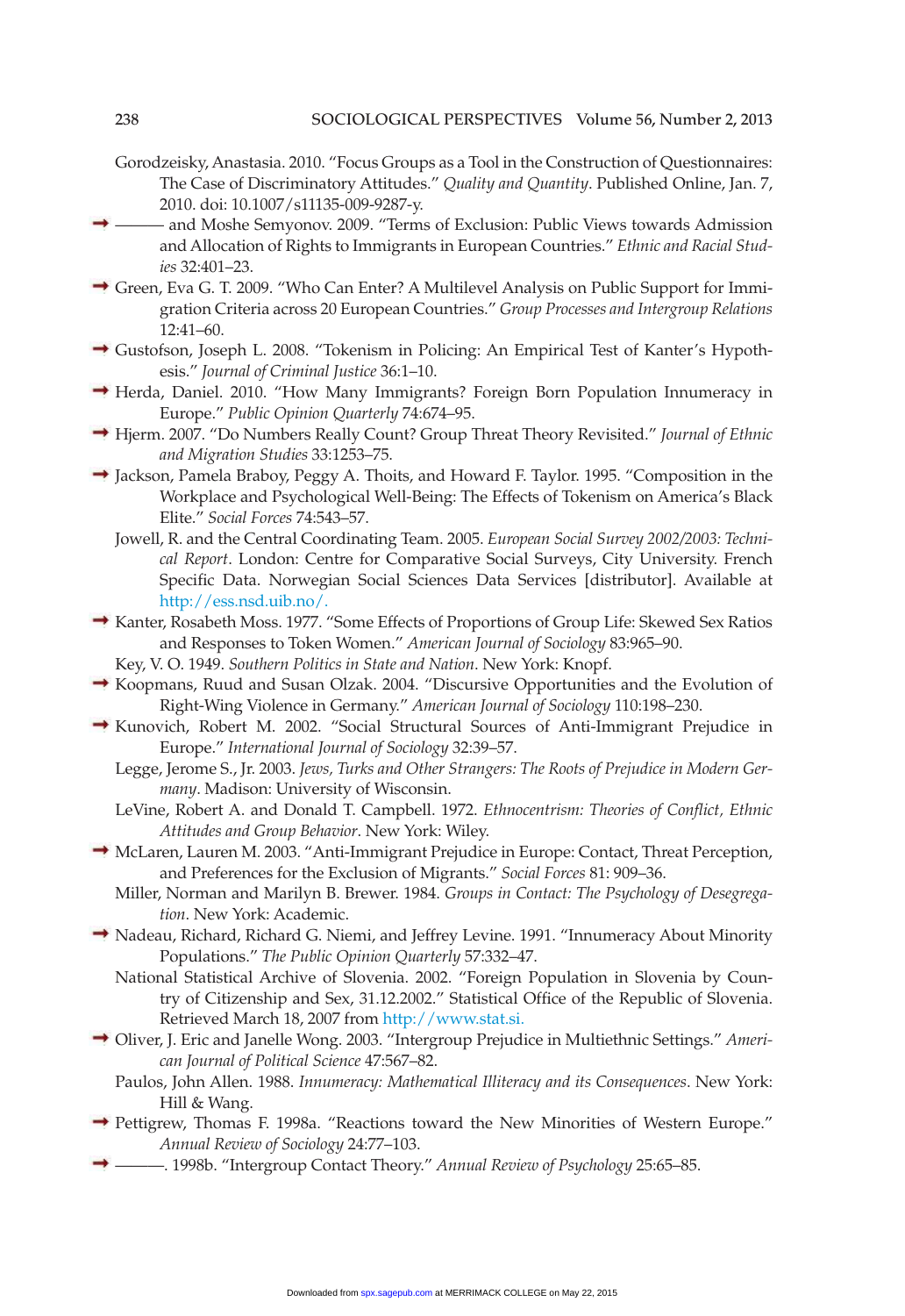- Quillian, Lincoln. 1995. "Prejudice as a Response to a Perceived Group Threat: Population Composition and Anti-Immigrant and Racial Prejudice in Europe." *American Sociological Review* 60:586–611.
- ———. 1996. "Group Threat and Regional Change in Attitudes toward African-Americans." *American Journal of Sociology* 102:816–60.
	- Raudenbush, Stephen W. and Anthony S. Bryk. 2002. *Hierarchical Linear Models: Applications and Data Analysis Methods.* Thousand Oaks, CA: Sage.
- $\rightarrow$  Scheepers, Peer, Merove Gijsberts, and Marcel Coenders. 2002. "Ethnic Exclusionism in European Countries: Public Opinion to Civil Rights for Legal Migrants as a Response to Perceived Ethnic Threat." *European Sociological Review* 18:17–34.
- $\rightarrow$  Schneider, Silke L. 2008. "Anti-Immigrant Attitudes in Europe: Outgroup Size and Perceived Ethnic Threat." *European Sociological Review* 24:53–67.
- Semyonov, Moshe and Anya Glickman. 2009. "Ethnic Residential Segregation, Social Contacts, and Anti-Minority Attitudes in European Societies." *European Sociological Review* 25:693–708.
- Semyonov, Moshe, Rebecca Raijman, and Anastasia Gorodzeisky. 2006. "The Rise of Anti-Foreigner Sentiment in Europe." *American Sociological Review* 71:426–48.
- Semyonov, Moshe, Rebecca Raijman, and Anastasia Gorodzeisky. 2008. "Foreigners' Impact on European Societies: Public Views and Perceptions in a Cross-National Comparative Perspective." *International Journal of Comparative Sociology* 49:5–29.
- Semyonov, Moshe, Rebecca Raijman, Anant Yom Tov, and Peter Schmidt. 2004. "Population Size, Perceived Threat and Exclusion: A Multiple-Indicators Analysis of Attitudes Toward Foreigners in Germany." *Social Science Research* 33:681–701.
- Shah, Anuj K. and Daniel M. Oppenheimer. 2008. "Heuristics Made Easy: An Effort-Reduction Framework." *Psychological Bulletin* 137:207–22.
- Sides, John and Jack Citrin. 2007. "European Opinion About Immigration: The Role of Identities, Interests and Information." *British Journal of Political Science* 37:477–504.
- Sigelman, Lee and Richard G. Niemi. 2001. "Innumeracy about Minority Populations: African Americans and Whites Compared." *The Public Opinion Quarterly* 65(1):86–94.
	- SourceOECD. 2007. "Stocks of Foreign-Born Population in Selected OECD Countries." Organization for Economic Cooperation and Development. Retrieved March 19, 2007 from <http://www.titania.sourceoecd.org.>
- Strabac, Zan and Ola Listhaug. 2007. "Anti-Muslim Prejudice in Europe: A Multilevel Analysis of Survey Data from 30 Countries." *Social Science Research* 37(1):268–86.
- → Taylor, Marylee C. 1998. "How White Attitudes Vary with the Racial Composition of Local Populations: Numbers Count." *American Sociological Review*. 4:512–35.
- → Tversky, Amos and Daniel Kahneman. 1973. "Availability: A Heuristic for Judging Frequency and Probability." *Cognitive Psychology* 5:207–32.
- Tversky, Amos and Daniel Kahneman. 1974. "Judgment Under Uncertainty: Heuristics and Biases." *Science* 185:1124–31.
- Vergeer, Maurice, Marcel Lubbers, and Peer Scheepers. 2000. "Exposure to Newspapers and Attitudes Toward Ethnic Minorities: A Longitudinal Analysis." *Howard Journal of Communications* 11:127–43.
- Wagner, Ulrich, Oliver Christ, Thomas F. Pettigrew, Jost Stellmacher, and Carina Wolf. 2006. "Prejudice and Minority Proportion: Contact Instead of Threat Effects." *Social Psychology Quarterly* 69:380–90.
- Wagner, Ulrich, Rolf van Dick, Thomas F. Pettigrew, and Oliver Christ. 2003. "Ethnic Prejudice in East and West Germany: The Explanatory Power of Intergroup Contact." *Group Processes and Intergroup Relations* 6:22–36.